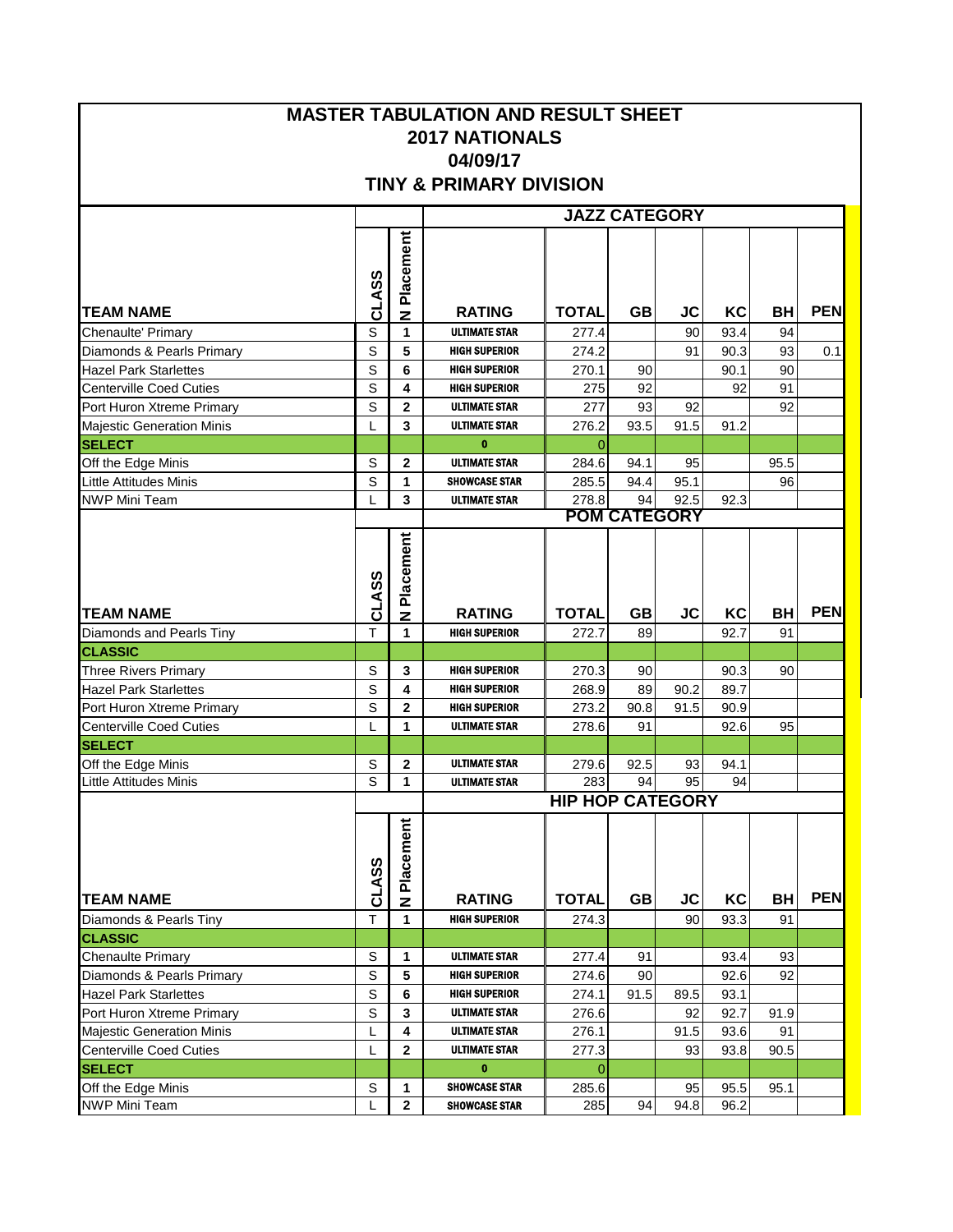|                                             |              |                           |                      | <b>OPEN CATEGORY</b>    |           |      |      |           |            |
|---------------------------------------------|--------------|---------------------------|----------------------|-------------------------|-----------|------|------|-----------|------------|
| <b>TEAM NAME</b>                            | <b>CLASS</b> | Placement<br>$\mathbf{z}$ | <b>RATING</b>        | <b>TOTAL</b>            | <b>GB</b> | JC   | KC   | <b>BH</b> | <b>PEN</b> |
| <b>Tigerette Minis</b>                      |              |                           | <b>HIGH SUPERIOR</b> | 275.3                   | 93        |      | 90.3 | 92        |            |
| <b>SELECT</b>                               |              |                           |                      |                         |           |      |      |           |            |
| Little Attitude Minis                       | S            | 1                         | <b>ULTIMATE STAR</b> | 280.9                   | 93.3      |      | 93.6 | 94        |            |
|                                             |              |                           |                      | <b>OFFICER CATEGORY</b> |           |      |      |           |            |
| <b>TEAM NAME</b>                            | ASS<br>ಕ     | Placement<br>z            | <b>RATING</b>        | <b>TOTAL</b>            | <b>GB</b> | JC   | KC   | <b>BH</b> | <b>PEN</b> |
| <b>Majestic Generation Minis</b>            |              | 3                         | <b>ULTIMATE STAR</b> | 277.6                   | 93        | 91.5 | 93.1 |           |            |
| Off the Edge Minis                          |              | $\mathbf{2}$              | <b>ULTIMATE STAR</b> | 279.8                   | 93        | 93   | 93.8 |           |            |
| <b>Tiny Expressions</b>                     |              | 1                         | <b>ULTIMATE STAR</b> | 284.2                   |           | 95   | 94.2 | 95        |            |
| Head Tabulator's Signature: Karie K Seubert |              |                           |                      |                         |           |      |      |           |            |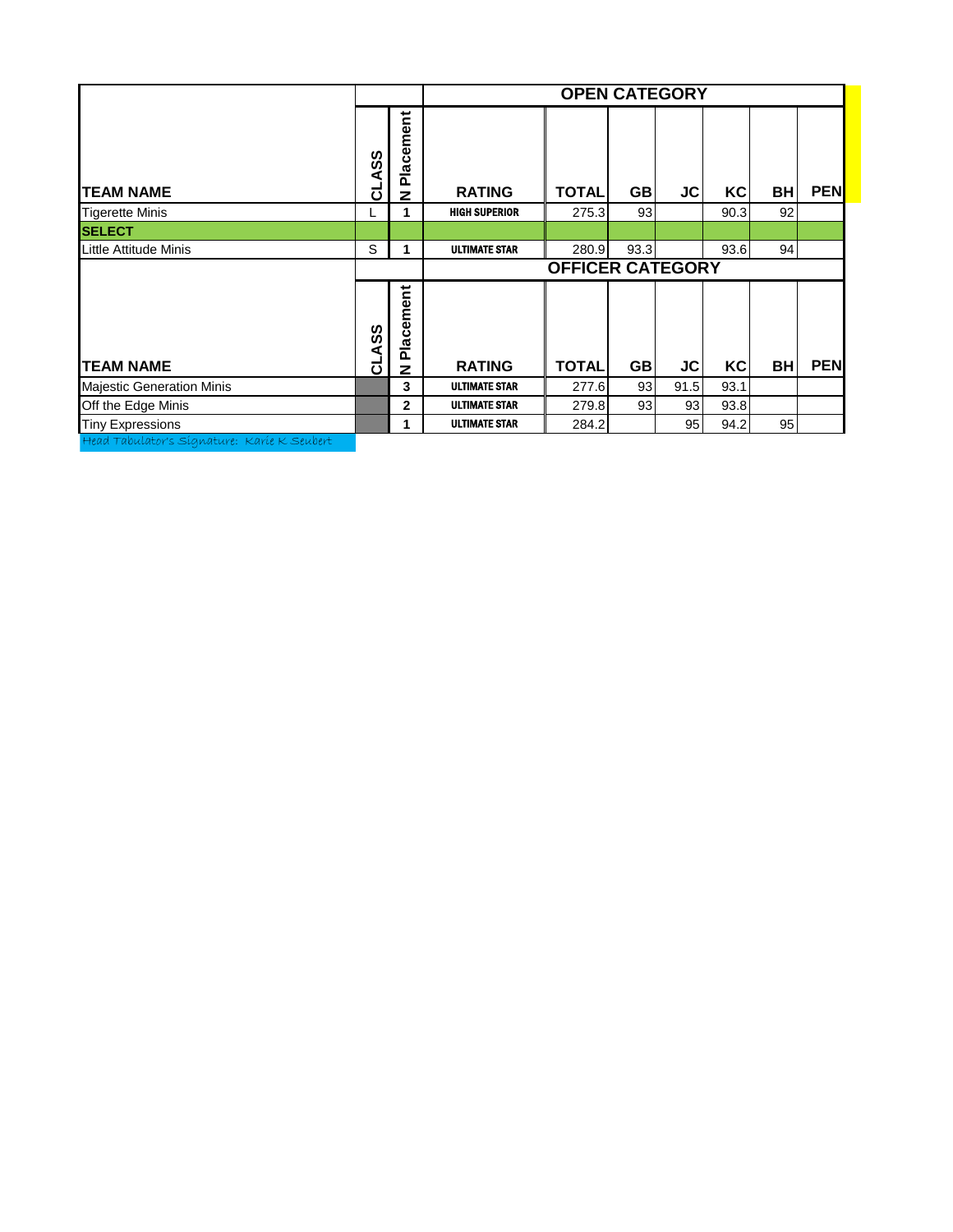|                                                     | <b>MASTER TABULATION AND RESULT SHEET</b><br><b>2017 NATIONALS</b><br>04/09/17<br><b>ELEMENTARY DIVISION</b><br><b>JAZZ CATEGORY</b><br>Placement<br>CLASS<br>Medal<br><b>PEN</b><br><b>RATING</b><br><b>TOTAL</b><br>ΚB<br><b>SB</b><br>KΒ<br>KG<br>z<br>S<br>1<br><b>ULTIMATE STAR</b><br>280.5<br>93.5<br>94<br>93<br>5<br>S<br><b>HIGH SUPERIOR</b><br>273.5<br>92<br>90<br>91.5<br>$\overline{\mathbf{2}}$<br>S<br>92.5<br><b>ULTIMATE STAR</b><br>280.2<br>94<br>93.7<br>3<br><b>ULTIMATE STAR</b><br>279<br>93<br>92<br>94<br>4<br><b>HIGH SUPERIOR</b><br>274<br>91<br>92<br>91<br>L<br>S<br>3<br><b>ULTIMATE STAR</b><br>94<br>281<br>93.5<br>93.5<br>S<br>1<br>96.5<br><b>SHOWCASE STAR</b><br>289.5<br>96.5<br>96.5<br>S<br>$\overline{2}$<br>95<br><b>ULTIMATE STAR</b><br>284.4<br>94.5<br>94.9<br><b>LYRICAL CATEGORY</b><br>N Placement<br>CLASS<br><b>Medal</b><br><b>PEN</b><br><b>RATING</b><br><b>TOTAL</b><br>KB<br><b>SB</b><br><b>KB</b><br>KG<br>S<br>$\mathbf{3}$<br>89.7<br>89.5<br><b>HIGH SUPERIOR</b><br>268.2<br>89<br>S<br>1<br><b>ULTIMATE STAR</b><br>276.3<br>90.3<br>91.5<br>94.5<br>$\overline{2}$<br>S<br><b>HIGH SUPERIOR</b><br>275.2<br>91.2<br>92<br>92<br>$\mathbf{0}$<br>$\overline{0}$<br>S<br>1<br><b>ULTIMATE STAR</b><br>281<br>93<br>93.5<br>94.5 |                                                                                                                                                                                                                                                                                                                                                                                                                                                                                                                                                                                                                                                                                  |  |                      |       |      |      |      |    |            |
|-----------------------------------------------------|--------------------------------------------------------------------------------------------------------------------------------------------------------------------------------------------------------------------------------------------------------------------------------------------------------------------------------------------------------------------------------------------------------------------------------------------------------------------------------------------------------------------------------------------------------------------------------------------------------------------------------------------------------------------------------------------------------------------------------------------------------------------------------------------------------------------------------------------------------------------------------------------------------------------------------------------------------------------------------------------------------------------------------------------------------------------------------------------------------------------------------------------------------------------------------------------------------------------------------------------------------------------------------------------------|----------------------------------------------------------------------------------------------------------------------------------------------------------------------------------------------------------------------------------------------------------------------------------------------------------------------------------------------------------------------------------------------------------------------------------------------------------------------------------------------------------------------------------------------------------------------------------------------------------------------------------------------------------------------------------|--|----------------------|-------|------|------|------|----|------------|
|                                                     |                                                                                                                                                                                                                                                                                                                                                                                                                                                                                                                                                                                                                                                                                                                                                                                                                                                                                                                                                                                                                                                                                                                                                                                                                                                                                                  |                                                                                                                                                                                                                                                                                                                                                                                                                                                                                                                                                                                                                                                                                  |  |                      |       |      |      |      |    |            |
|                                                     |                                                                                                                                                                                                                                                                                                                                                                                                                                                                                                                                                                                                                                                                                                                                                                                                                                                                                                                                                                                                                                                                                                                                                                                                                                                                                                  |                                                                                                                                                                                                                                                                                                                                                                                                                                                                                                                                                                                                                                                                                  |  |                      |       |      |      |      |    |            |
|                                                     |                                                                                                                                                                                                                                                                                                                                                                                                                                                                                                                                                                                                                                                                                                                                                                                                                                                                                                                                                                                                                                                                                                                                                                                                                                                                                                  |                                                                                                                                                                                                                                                                                                                                                                                                                                                                                                                                                                                                                                                                                  |  |                      |       |      |      |      |    |            |
|                                                     |                                                                                                                                                                                                                                                                                                                                                                                                                                                                                                                                                                                                                                                                                                                                                                                                                                                                                                                                                                                                                                                                                                                                                                                                                                                                                                  |                                                                                                                                                                                                                                                                                                                                                                                                                                                                                                                                                                                                                                                                                  |  |                      |       |      |      |      |    |            |
|                                                     |                                                                                                                                                                                                                                                                                                                                                                                                                                                                                                                                                                                                                                                                                                                                                                                                                                                                                                                                                                                                                                                                                                                                                                                                                                                                                                  |                                                                                                                                                                                                                                                                                                                                                                                                                                                                                                                                                                                                                                                                                  |  |                      |       |      |      |      |    |            |
| <b>TEAM NAME</b>                                    |                                                                                                                                                                                                                                                                                                                                                                                                                                                                                                                                                                                                                                                                                                                                                                                                                                                                                                                                                                                                                                                                                                                                                                                                                                                                                                  |                                                                                                                                                                                                                                                                                                                                                                                                                                                                                                                                                                                                                                                                                  |  |                      |       |      |      |      |    |            |
| <b>Chenaulte Elementary</b>                         |                                                                                                                                                                                                                                                                                                                                                                                                                                                                                                                                                                                                                                                                                                                                                                                                                                                                                                                                                                                                                                                                                                                                                                                                                                                                                                  | <b>POM CATEGORY</b><br>N Placement<br>Medal<br><b>KB</b><br><b>SB</b><br><b>RATING</b><br><b>TOTAL</b><br>ΚB<br>KG<br><b>SHOWCASE STAR</b><br>1<br>285.8<br>95.5<br>95.3<br>95<br>4<br><b>HIGH SUPERIOR</b><br>90<br>267.5<br>89.4<br>88.5<br>$\mathbf{3}$<br><b>ULTIMATE STAR</b><br>276.3<br>94<br>91.8<br>90.5<br>$\mathbf{2}$<br>93<br>94.5<br>281.5<br>94<br><b>ULTIMATE STAR</b><br>1<br><b>ULTIMATE STAR</b><br>93<br>281.3<br>95.8<br>92.5<br>$\mathbf 2$<br><b>ULTIMATE STAR</b><br>93.5<br>93<br>280<br>93.5<br><b>HIGH SUPERIOR</b><br>4<br>275.8<br>92.3<br>91.5<br>92<br>3<br>276.5<br>93.5<br>91.5<br>91.5<br><b>ULTIMATE STAR</b><br>$\mathbf{0}$<br>$\mathbf{0}$ |  |                      |       |      |      |      |    |            |
| <b>Hazel Park Hazelettes</b>                        |                                                                                                                                                                                                                                                                                                                                                                                                                                                                                                                                                                                                                                                                                                                                                                                                                                                                                                                                                                                                                                                                                                                                                                                                                                                                                                  |                                                                                                                                                                                                                                                                                                                                                                                                                                                                                                                                                                                                                                                                                  |  |                      |       |      |      |      |    |            |
| Port Huron Xtreme Elementary                        |                                                                                                                                                                                                                                                                                                                                                                                                                                                                                                                                                                                                                                                                                                                                                                                                                                                                                                                                                                                                                                                                                                                                                                                                                                                                                                  |                                                                                                                                                                                                                                                                                                                                                                                                                                                                                                                                                                                                                                                                                  |  |                      |       |      |      |      |    |            |
| <b>Coed Elkettes</b>                                |                                                                                                                                                                                                                                                                                                                                                                                                                                                                                                                                                                                                                                                                                                                                                                                                                                                                                                                                                                                                                                                                                                                                                                                                                                                                                                  |                                                                                                                                                                                                                                                                                                                                                                                                                                                                                                                                                                                                                                                                                  |  |                      |       |      |      |      |    |            |
| Chippewa Valley Indianettes                         |                                                                                                                                                                                                                                                                                                                                                                                                                                                                                                                                                                                                                                                                                                                                                                                                                                                                                                                                                                                                                                                                                                                                                                                                                                                                                                  |                                                                                                                                                                                                                                                                                                                                                                                                                                                                                                                                                                                                                                                                                  |  |                      |       |      |      |      |    |            |
| <b>SELECT</b>                                       |                                                                                                                                                                                                                                                                                                                                                                                                                                                                                                                                                                                                                                                                                                                                                                                                                                                                                                                                                                                                                                                                                                                                                                                                                                                                                                  |                                                                                                                                                                                                                                                                                                                                                                                                                                                                                                                                                                                                                                                                                  |  |                      |       |      |      |      |    |            |
| Off the Edge Elementary                             |                                                                                                                                                                                                                                                                                                                                                                                                                                                                                                                                                                                                                                                                                                                                                                                                                                                                                                                                                                                                                                                                                                                                                                                                                                                                                                  |                                                                                                                                                                                                                                                                                                                                                                                                                                                                                                                                                                                                                                                                                  |  |                      |       |      |      |      |    |            |
| Little Attitude Elementary                          |                                                                                                                                                                                                                                                                                                                                                                                                                                                                                                                                                                                                                                                                                                                                                                                                                                                                                                                                                                                                                                                                                                                                                                                                                                                                                                  |                                                                                                                                                                                                                                                                                                                                                                                                                                                                                                                                                                                                                                                                                  |  |                      |       |      |      |      |    |            |
| <b>NWP Youth</b>                                    |                                                                                                                                                                                                                                                                                                                                                                                                                                                                                                                                                                                                                                                                                                                                                                                                                                                                                                                                                                                                                                                                                                                                                                                                                                                                                                  |                                                                                                                                                                                                                                                                                                                                                                                                                                                                                                                                                                                                                                                                                  |  |                      |       |      |      |      |    |            |
|                                                     |                                                                                                                                                                                                                                                                                                                                                                                                                                                                                                                                                                                                                                                                                                                                                                                                                                                                                                                                                                                                                                                                                                                                                                                                                                                                                                  |                                                                                                                                                                                                                                                                                                                                                                                                                                                                                                                                                                                                                                                                                  |  |                      |       |      |      |      |    |            |
|                                                     |                                                                                                                                                                                                                                                                                                                                                                                                                                                                                                                                                                                                                                                                                                                                                                                                                                                                                                                                                                                                                                                                                                                                                                                                                                                                                                  |                                                                                                                                                                                                                                                                                                                                                                                                                                                                                                                                                                                                                                                                                  |  |                      |       |      |      |      |    |            |
|                                                     |                                                                                                                                                                                                                                                                                                                                                                                                                                                                                                                                                                                                                                                                                                                                                                                                                                                                                                                                                                                                                                                                                                                                                                                                                                                                                                  |                                                                                                                                                                                                                                                                                                                                                                                                                                                                                                                                                                                                                                                                                  |  |                      |       |      |      |      |    |            |
| <b>TEAM NAME</b>                                    |                                                                                                                                                                                                                                                                                                                                                                                                                                                                                                                                                                                                                                                                                                                                                                                                                                                                                                                                                                                                                                                                                                                                                                                                                                                                                                  |                                                                                                                                                                                                                                                                                                                                                                                                                                                                                                                                                                                                                                                                                  |  |                      |       |      |      |      |    |            |
| Diamonds & Pearls Elementary                        |                                                                                                                                                                                                                                                                                                                                                                                                                                                                                                                                                                                                                                                                                                                                                                                                                                                                                                                                                                                                                                                                                                                                                                                                                                                                                                  |                                                                                                                                                                                                                                                                                                                                                                                                                                                                                                                                                                                                                                                                                  |  |                      |       |      |      |      |    |            |
| <b>Hazel Park Hazelettes</b>                        |                                                                                                                                                                                                                                                                                                                                                                                                                                                                                                                                                                                                                                                                                                                                                                                                                                                                                                                                                                                                                                                                                                                                                                                                                                                                                                  |                                                                                                                                                                                                                                                                                                                                                                                                                                                                                                                                                                                                                                                                                  |  |                      |       |      |      |      |    |            |
|                                                     |                                                                                                                                                                                                                                                                                                                                                                                                                                                                                                                                                                                                                                                                                                                                                                                                                                                                                                                                                                                                                                                                                                                                                                                                                                                                                                  |                                                                                                                                                                                                                                                                                                                                                                                                                                                                                                                                                                                                                                                                                  |  |                      |       |      |      |      |    |            |
| Port Huron Xtreme Elementary                        |                                                                                                                                                                                                                                                                                                                                                                                                                                                                                                                                                                                                                                                                                                                                                                                                                                                                                                                                                                                                                                                                                                                                                                                                                                                                                                  |                                                                                                                                                                                                                                                                                                                                                                                                                                                                                                                                                                                                                                                                                  |  |                      |       |      |      |      |    |            |
| <b>SELECT</b>                                       |                                                                                                                                                                                                                                                                                                                                                                                                                                                                                                                                                                                                                                                                                                                                                                                                                                                                                                                                                                                                                                                                                                                                                                                                                                                                                                  |                                                                                                                                                                                                                                                                                                                                                                                                                                                                                                                                                                                                                                                                                  |  |                      |       |      |      |      |    |            |
| Off the Edge Elementary                             |                                                                                                                                                                                                                                                                                                                                                                                                                                                                                                                                                                                                                                                                                                                                                                                                                                                                                                                                                                                                                                                                                                                                                                                                                                                                                                  |                                                                                                                                                                                                                                                                                                                                                                                                                                                                                                                                                                                                                                                                                  |  |                      |       |      |      |      |    |            |
|                                                     |                                                                                                                                                                                                                                                                                                                                                                                                                                                                                                                                                                                                                                                                                                                                                                                                                                                                                                                                                                                                                                                                                                                                                                                                                                                                                                  |                                                                                                                                                                                                                                                                                                                                                                                                                                                                                                                                                                                                                                                                                  |  |                      |       |      |      |      |    |            |
|                                                     |                                                                                                                                                                                                                                                                                                                                                                                                                                                                                                                                                                                                                                                                                                                                                                                                                                                                                                                                                                                                                                                                                                                                                                                                                                                                                                  |                                                                                                                                                                                                                                                                                                                                                                                                                                                                                                                                                                                                                                                                                  |  |                      |       |      |      |      |    |            |
|                                                     |                                                                                                                                                                                                                                                                                                                                                                                                                                                                                                                                                                                                                                                                                                                                                                                                                                                                                                                                                                                                                                                                                                                                                                                                                                                                                                  |                                                                                                                                                                                                                                                                                                                                                                                                                                                                                                                                                                                                                                                                                  |  |                      |       |      |      |      |    |            |
|                                                     |                                                                                                                                                                                                                                                                                                                                                                                                                                                                                                                                                                                                                                                                                                                                                                                                                                                                                                                                                                                                                                                                                                                                                                                                                                                                                                  |                                                                                                                                                                                                                                                                                                                                                                                                                                                                                                                                                                                                                                                                                  |  |                      |       |      |      |      |    |            |
| <b>TEAM NAME</b>                                    | CLASS                                                                                                                                                                                                                                                                                                                                                                                                                                                                                                                                                                                                                                                                                                                                                                                                                                                                                                                                                                                                                                                                                                                                                                                                                                                                                            |                                                                                                                                                                                                                                                                                                                                                                                                                                                                                                                                                                                                                                                                                  |  |                      |       |      |      |      |    | <b>PEN</b> |
| <b>Chenaulte Elementary</b>                         | S                                                                                                                                                                                                                                                                                                                                                                                                                                                                                                                                                                                                                                                                                                                                                                                                                                                                                                                                                                                                                                                                                                                                                                                                                                                                                                |                                                                                                                                                                                                                                                                                                                                                                                                                                                                                                                                                                                                                                                                                  |  |                      |       |      |      |      |    |            |
| Diamonds & Pearls Elementary                        | $\mathbb S$                                                                                                                                                                                                                                                                                                                                                                                                                                                                                                                                                                                                                                                                                                                                                                                                                                                                                                                                                                                                                                                                                                                                                                                                                                                                                      |                                                                                                                                                                                                                                                                                                                                                                                                                                                                                                                                                                                                                                                                                  |  |                      |       |      |      |      |    | 0.4        |
| <b>Hazel Park Hazelettes</b>                        | S<br>S                                                                                                                                                                                                                                                                                                                                                                                                                                                                                                                                                                                                                                                                                                                                                                                                                                                                                                                                                                                                                                                                                                                                                                                                                                                                                           |                                                                                                                                                                                                                                                                                                                                                                                                                                                                                                                                                                                                                                                                                  |  |                      |       |      |      |      |    |            |
| Port Huron Xtreme Elementary<br>Coed Elkettes       | L                                                                                                                                                                                                                                                                                                                                                                                                                                                                                                                                                                                                                                                                                                                                                                                                                                                                                                                                                                                                                                                                                                                                                                                                                                                                                                |                                                                                                                                                                                                                                                                                                                                                                                                                                                                                                                                                                                                                                                                                  |  |                      |       |      |      |      |    |            |
|                                                     | L                                                                                                                                                                                                                                                                                                                                                                                                                                                                                                                                                                                                                                                                                                                                                                                                                                                                                                                                                                                                                                                                                                                                                                                                                                                                                                |                                                                                                                                                                                                                                                                                                                                                                                                                                                                                                                                                                                                                                                                                  |  |                      |       |      |      |      |    |            |
| <b>Three Rivers Elementary</b><br><b>Dixonettes</b> | L                                                                                                                                                                                                                                                                                                                                                                                                                                                                                                                                                                                                                                                                                                                                                                                                                                                                                                                                                                                                                                                                                                                                                                                                                                                                                                |                                                                                                                                                                                                                                                                                                                                                                                                                                                                                                                                                                                                                                                                                  |  |                      |       |      |      |      |    |            |
| Chippewa Valley Indianettes                         | L                                                                                                                                                                                                                                                                                                                                                                                                                                                                                                                                                                                                                                                                                                                                                                                                                                                                                                                                                                                                                                                                                                                                                                                                                                                                                                |                                                                                                                                                                                                                                                                                                                                                                                                                                                                                                                                                                                                                                                                                  |  |                      |       |      |      |      |    |            |
| <b>SELECT</b>                                       |                                                                                                                                                                                                                                                                                                                                                                                                                                                                                                                                                                                                                                                                                                                                                                                                                                                                                                                                                                                                                                                                                                                                                                                                                                                                                                  |                                                                                                                                                                                                                                                                                                                                                                                                                                                                                                                                                                                                                                                                                  |  |                      |       |      |      |      |    |            |
| Off the Edge Elementary                             | S                                                                                                                                                                                                                                                                                                                                                                                                                                                                                                                                                                                                                                                                                                                                                                                                                                                                                                                                                                                                                                                                                                                                                                                                                                                                                                | 3                                                                                                                                                                                                                                                                                                                                                                                                                                                                                                                                                                                                                                                                                |  | <b>ULTIMATE STAR</b> | 284.5 | 95.5 | 94   |      | 95 |            |
| <b>NWP Youth</b><br>Little Attitude Elementary      | S                                                                                                                                                                                                                                                                                                                                                                                                                                                                                                                                                                                                                                                                                                                                                                                                                                                                                                                                                                                                                                                                                                                                                                                                                                                                                                | $\mathbf{2}$                                                                                                                                                                                                                                                                                                                                                                                                                                                                                                                                                                                                                                                                     |  | <b>SHOWCASE STAR</b> | 286.8 |      | 95.5 | 95.3 | 96 |            |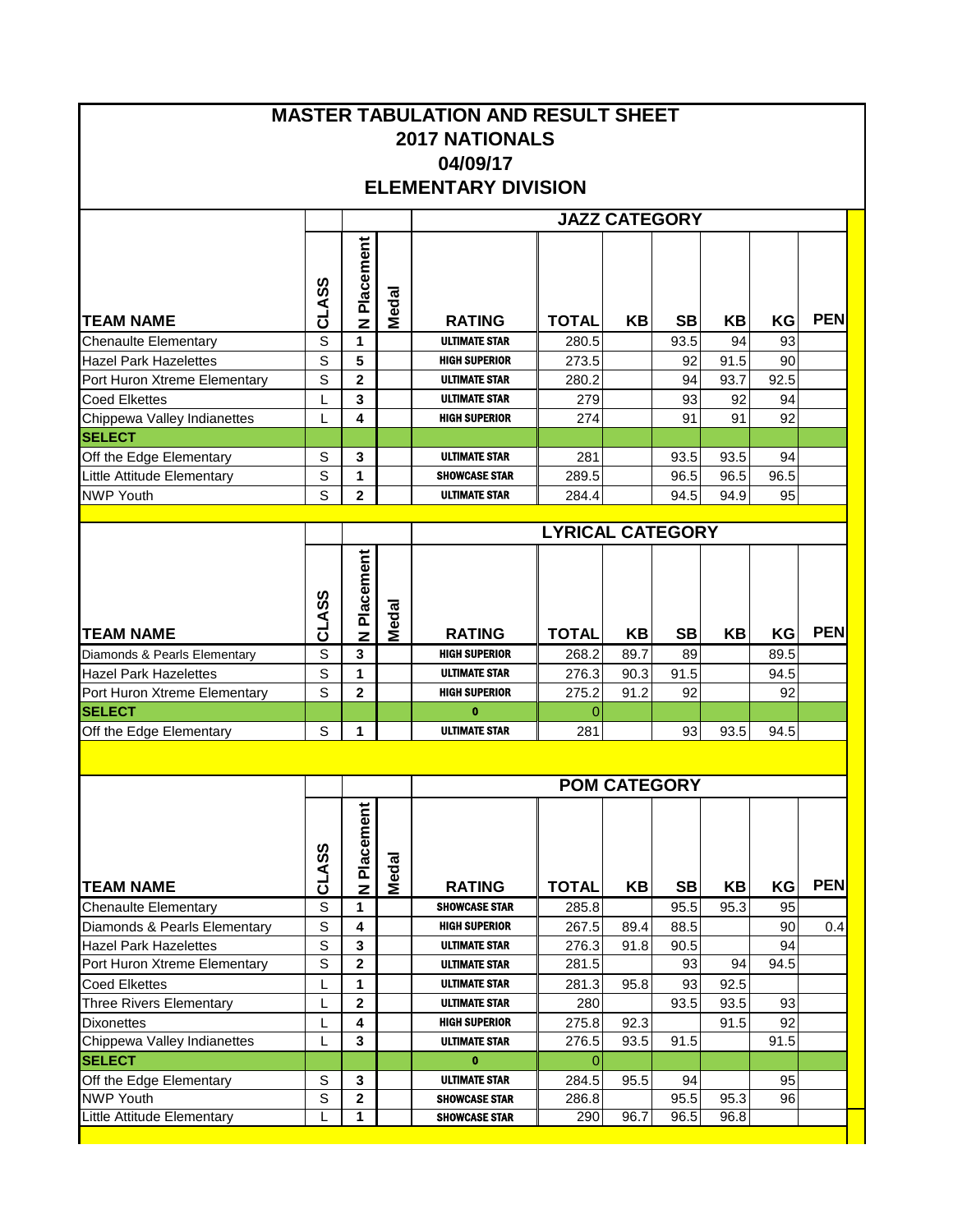|                                |              |                         |              |                      | <b>HIP HOP CATEGORY</b> |           |                      |      |          |            |
|--------------------------------|--------------|-------------------------|--------------|----------------------|-------------------------|-----------|----------------------|------|----------|------------|
| <b>TEAM NAME</b>               | CLASS        | N Placement             | Medal        | <b>RATING</b>        | <b>TOTAL</b>            | <b>KB</b> | <b>SB</b>            | KB   | KG       | <b>PEN</b> |
| <b>Chenaulte Elementary</b>    | S            | 1                       |              | <b>ULTIMATE STAR</b> | 284.3                   |           | 95                   | 94.8 | 94.5     |            |
| Diamonds & Pearls Elementary   | S            | 4                       |              | <b>HIGH SUPERIOR</b> | 267                     |           | 88.5                 | 88.5 | 90       |            |
| <b>Hazel Park Hazelettes</b>   | S            | $\mathbf{2}$            |              | <b>ULTIMATE STAR</b> | 277.5                   |           | 91.5                 | 93   | 93       |            |
| Port Huron Xtreme Elementary   | s            | 3                       |              | <b>ULTIMATE STAR</b> | 276.5                   |           | 93                   | 92   | 91.5     |            |
| <b>Coed Elkettes</b>           | L            | $\overline{\mathbf{2}}$ |              | <b>HIGH SUPERIOR</b> | 274.2                   |           | 91                   | 91.5 | 92       | 0.3        |
| <b>Dixonettes</b>              | L            | 1                       |              | <b>HIGH SUPERIOR</b> | 275.5                   |           | 91.5                 | 91   | 93.2     | 0.2        |
| Chippewa Valley Indianettes    |              | 3                       |              | <b>HIGH SUPERIOR</b> | 273.35                  |           | 91.25                | 90.8 | 91.5     | 0.2        |
| <b>SELECT</b>                  |              |                         |              | $\mathbf{0}$         | $\Omega$                |           |                      |      |          |            |
| <b>NWP Youth</b>               | S            | 1                       |              | <b>ULTIMATE STAR</b> | 283                     |           | 94                   | 93.5 | 95.5     |            |
| Off the Edge Elementary        | L            | $\overline{\mathbf{3}}$ |              | <b>ULTIMATE STAR</b> | 279.5                   |           | 93                   | 92.5 | 94       |            |
| Little Attitude Elementary     |              | $\overline{2}$          |              | <b>ULTIMATE STAR</b> | 282.5                   |           | 94.5                 | 94.5 | 93.5     |            |
|                                |              |                         |              |                      |                         |           |                      |      |          |            |
|                                |              |                         |              |                      |                         |           | <b>OPEN CATEGORY</b> |      |          |            |
| <b>TEAM NAME</b>               | CLASS        | N Placement             | Medal        | <b>RATING</b>        | <b>TOTAL</b>            | KB        | <b>SB</b>            | KB   | KG       | <b>PEN</b> |
| <b>Three Rivers Elementary</b> | $\mathbf{L}$ | 1                       |              | <b>HIGH SUPERIOR</b> | 275.5                   | 92        | 91                   |      | 92.5     |            |
|                                |              |                         |              |                      | <b>OFFICER CATEGORY</b> |           |                      |      |          |            |
| <b>TEAM NAME</b>               | CLASS        | Placement<br>z          | <b>Medal</b> | <b>RATING</b>        | <b>TOTAL</b>            | KB        | <b>SB</b>            | KB   | KG       | <b>PEN</b> |
| <b>Hazel Park Hazelettes</b>   |              | $\overline{\mathbf{4}}$ |              | <b>HIGH SUPERIOR</b> | 274                     | 89.7      | 92                   | 92.3 | $\Omega$ |            |
| <b>Three Rivers Elementary</b> |              | $\mathbf{2}$            |              | <b>HIGH SUPERIOR</b> | 274.5                   |           | 92.5                 | 91   | 91       |            |
| Chippewa Valley Indianettes    |              | 3                       |              | <b>HIGH SUPERIOR</b> | 274.3                   |           | 91.5                 | 91.3 | 91.5     |            |

**Chippewa Valley Indianettes <b>3 3 HIGH SUPERIOR** 274.3 91.5

Mini Expressions **11 1 SHOWCASE STAR** 286.4 95.4 96 95 Head Tabulator's Signature: Karie K Seubert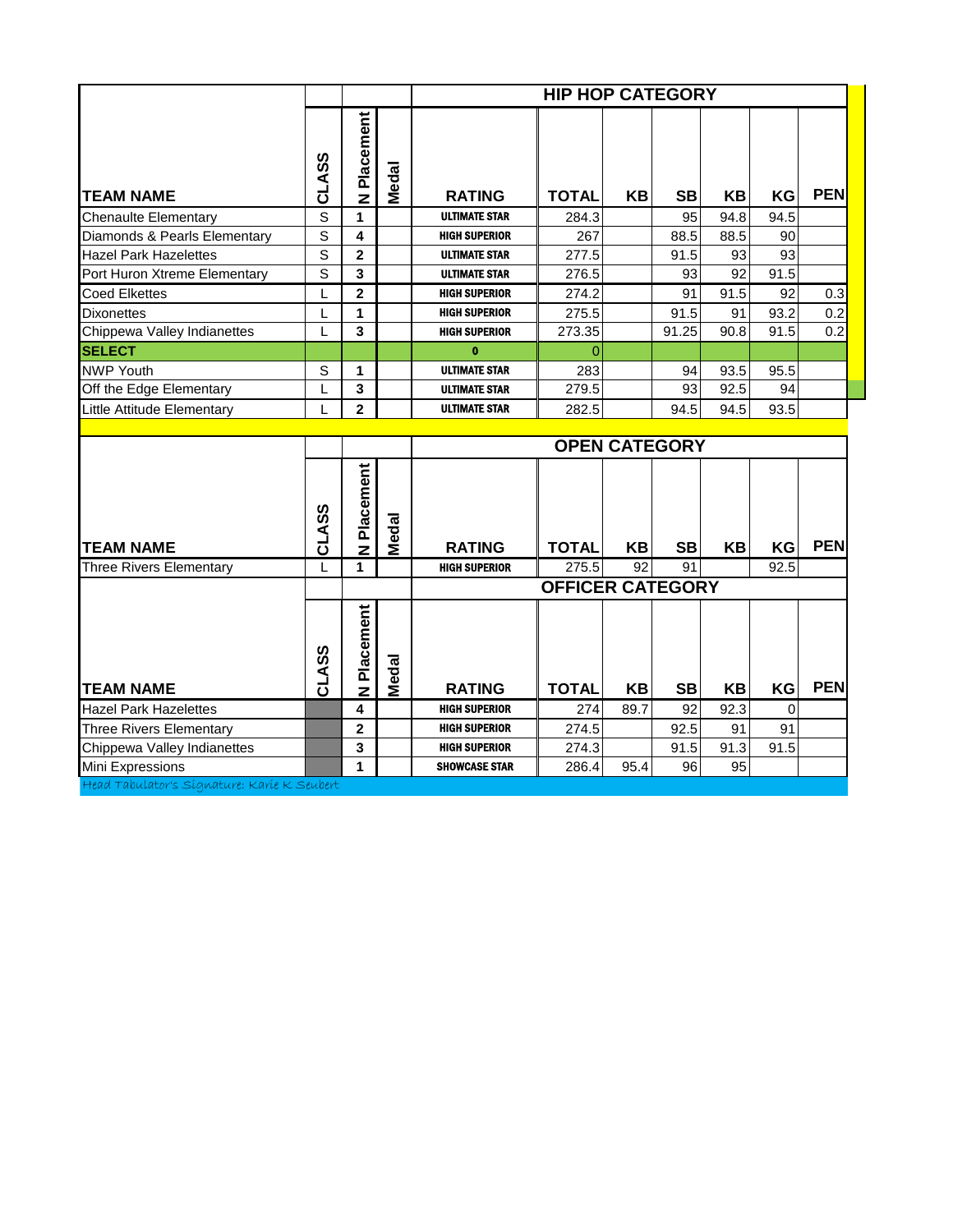| <b>Showcase</b><br><b>America</b><br><b>Unlimited</b><br><b>INTERNATIONA</b> |       |              |              | <b>MASTER TABULATION AND RESULT SHEET</b><br><b>NATIONALS</b><br>04/08/17<br><b>JUNIOR DIVISION</b> |              |                      |       |       |       |           |            |
|------------------------------------------------------------------------------|-------|--------------|--------------|-----------------------------------------------------------------------------------------------------|--------------|----------------------|-------|-------|-------|-----------|------------|
|                                                                              |       |              |              |                                                                                                     |              | <b>KICK CATEGORY</b> |       |       |       |           |            |
| <b>TEAM NAME</b>                                                             | CLASS | N Placement  | <b>Medal</b> | <b>RATING</b>                                                                                       | <b>TOTAL</b> | ΚB                   | JC    | BН    | LH    | PS        | <b>PEN</b> |
| Majestic Generation Juniors (S)                                              | C     | $\mathbf{2}$ |              | <b>HIGH SUPERIOR</b>                                                                                | 362.7        | 89.20                | 90.00 |       | 91.00 | 92.50     |            |
| Centerville Coed Juniors (S)                                                 | C     | 1            |              | <b>HIGH SUPERIOR</b>                                                                                | 365.9        | 91.00                | 90.50 | 92.00 |       | 92.40     |            |
| <b>SELECT</b>                                                                |       |              |              |                                                                                                     |              |                      |       |       |       |           |            |
| Wildfire Juniors (L)                                                         | S     | 1            |              | <b>SHOWCASE STAR</b>                                                                                | 381.6        | 95.50                | 95.00 |       | 94.30 | 96.80     |            |
|                                                                              |       |              |              |                                                                                                     |              | <b>JAZZ CATEGORY</b> |       |       |       |           |            |
|                                                                              | CLASS | Placement    |              |                                                                                                     |              |                      |       |       |       |           |            |
| <b>TEAM NAME</b>                                                             |       | z            | Medal        | <b>RATING</b>                                                                                       | <b>TOTAL</b> | ΚB                   | JC    | BН    | LH.   | <b>PS</b> | <b>PEN</b> |
| Gray Gatorettes (S)                                                          | N     | 1            |              | <b>HIGH SUPERIOR</b>                                                                                | 359.5        | 91.00                | 88.50 |       | 90.00 | 90.00     |            |
| <b>CLASSIC</b>                                                               |       |              |              |                                                                                                     |              |                      |       |       |       |           |            |
| Chenaulte' Juniors (S)                                                       | С     | 3            |              | <b>HIGH SUPERIOR</b>                                                                                | 367.5        | 92.00                | 91.00 |       | 92.50 | 92.00     |            |
| Diamonds and Pearls (S)                                                      | C     | 4            |              | <b>HIGH SUPERIOR</b>                                                                                | 356          | 88.50                | 88.00 |       | 90.50 | 89.00     |            |
| Three Rivers Juniors (S)                                                     | C     | $\mathbf{2}$ |              | <b>ULTIMATE STAR</b>                                                                                | 371.7        | 93.70                | 92.50 |       | 93.00 | 92.50     |            |
| Centerville Coed Juniors (S)                                                 | C     | $\mathbf{1}$ |              | <b>ULTIMATE STAR</b>                                                                                | 372.2        | 93.50                | 94.00 |       | 92.00 | 92.70     |            |
| <b>SELECT</b>                                                                |       |              |              |                                                                                                     |              |                      |       |       |       |           |            |
| Vantasia Elite (S)                                                           | S     | 1            |              | <b>SHOWCASE STAR</b>                                                                                | 384.8        | 97.00                | 96.00 |       | 95.00 | 96.80     |            |
| <b>MCD Rockettes (S)</b>                                                     | S     | 3            |              | <b>HIGH SUPERIOR</b>                                                                                | 363.8        | 92.30                | 90.00 |       | 91.00 | 90.50     |            |
| Hazel Park Parkerettes (S)                                                   | S     | $\mathbf{2}$ |              | <b>ULTIMATE STAR</b>                                                                                | 369.4        | 93.80                | 91.50 |       | 92.00 | 92.10     |            |
| PH Xtreme Juniors (L)                                                        | S     | 6            |              | <b>ULTIMATE STAR</b>                                                                                | 371.25       | 94.50                | 93.00 | 91.25 | 92.50 |           |            |
| New Attitude Juniors (L)                                                     | S     | $\mathbf{1}$ |              | <b>SHOWCASE STAR</b>                                                                                | 386.7        | 97.30                | 97.00 |       | 96.50 | 95.90     |            |
| CV Sequoiaettes (L)                                                          | S     | 4            |              | <b>SHOWCASE STAR</b>                                                                                | 382.6        | 95.50                | 95.40 |       | 95.50 | 96.20     |            |
| Vantasia Dance Team (L)                                                      | S     | $\mathbf{2}$ |              | <b>SHOWCASE STAR</b>                                                                                | 386.6        | 96.30                | 97.50 |       | 96.80 | 96.00     |            |
| Wildfire Juniors (L)                                                         | S     | 3            |              | <b>SHOWCASE STAR</b>                                                                                | 384.7        | 95.40                | 96.50 |       | 97.00 | 95.80     |            |
| NWP Juniors (L)                                                              | S     | 5            |              | <b>ULTIMATE STAR</b>                                                                                | 379.4        | 95.00                | 95.60 |       | 94.00 | 94.80     |            |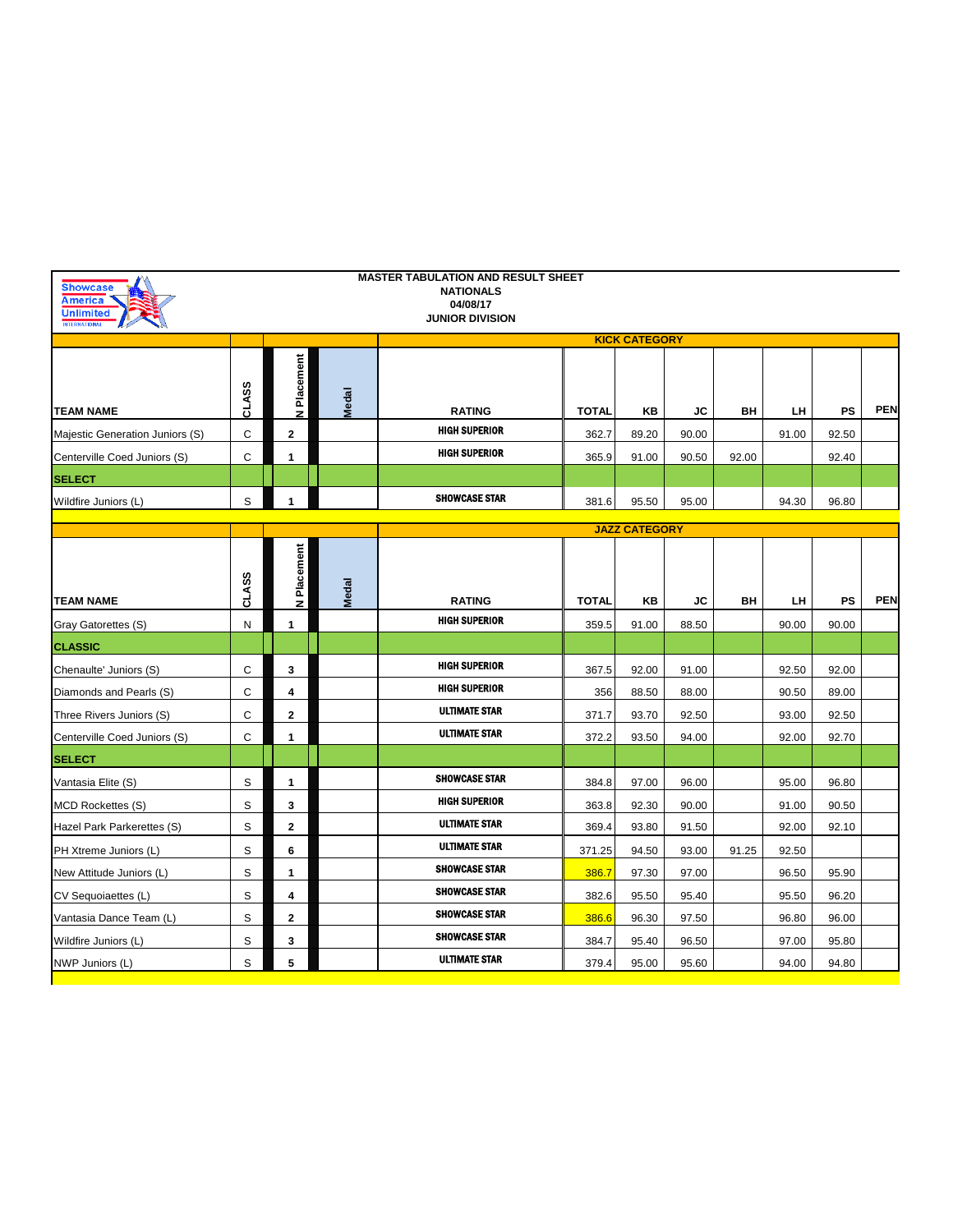| <b>Unlimited</b><br><b>INTERNATIONAL</b> |              |              |       | <b>NATIONALS</b><br>04/08/17<br><b>JUNIOR DIVISION</b> |              |                         |           |       |       |           |            |
|------------------------------------------|--------------|--------------|-------|--------------------------------------------------------|--------------|-------------------------|-----------|-------|-------|-----------|------------|
|                                          |              |              |       |                                                        |              | <b>LYRICAL CATEGORY</b> |           |       |       |           |            |
| <b>TEAM NAME</b>                         | <b>CLASS</b> | N Placement  | Medal | <b>RATING</b>                                          | <b>TOTAL</b> | <b>KB</b>               | <b>JC</b> | BH    | LH.   | <b>PS</b> | <b>PEN</b> |
| Chenaulte' Juniors (S)                   | C            | $\mathbf{2}$ |       | <b>ULTIMATE STAR</b>                                   | 370.1        |                         | 92.00     | 92.00 | 92.00 | 94.10     |            |
| Diamonds & Pearls Juniors (S)            | C            | 4            |       | <b>HIGH SUPERIOR</b>                                   | 361.1        |                         | 90.00     | 89.00 | 91.30 | 90.80     |            |
| Three Rivers Juniors (S)                 | C            | 1            |       | <b>ULTIMATE STAR</b>                                   | 374.9        | 94.70                   |           | 93.00 | 94.00 | 93.20     |            |
| Majestic Generation Juniors (S)          | C            | 3            |       | <b>HIGH SUPERIOR</b>                                   | 367.4        |                         | 93.00     | 90.00 | 91.50 | 92.90     |            |
| <b>SELECT</b>                            |              |              |       | $\mathbf{0}$                                           |              |                         |           |       |       |           |            |
| Vantasia Elite (S)                       | S            | $\mathbf{2}$ |       | <b>SHOWCASE STAR</b>                                   | 383.5        | 95.00                   | 97.10     | 95.00 |       | 96.40     |            |
| <b>MCD Rockettes (S)</b>                 | S            | 4            |       | <b>HIGH SUPERIOR</b>                                   | 366.55       | 89.00                   |           | 92.75 | 92.00 | 92.80     |            |
| Hazel Park Parkerettes (S)               | S            | 3            |       | <b>HIGH SUPERIOR</b>                                   | 367.8        |                         | 90.50     | 92.90 | 91.50 | 92.90     |            |
| New Attitude Juniors (S)                 | S            | 1            |       | <b>SHOWCASE STAR</b>                                   | 384.4        | 95.70                   | 97.40     |       | 95.00 | 96.30     |            |
| PH Xtreme Juniors (L)                    | S            | 3            |       | <b>ULTIMATE STAR</b>                                   | 372.7        | 93.00                   | 92.00     |       | 92.90 | 94.80     |            |
| Vantasia Dance Team (L)                  | S            | $\mathbf{2}$ |       | <b>SHOWCASE STAR</b>                                   | 383.5        | 96.00                   | 96.80     |       | 94.00 | 96.70     |            |
| Wildfire Juniors (L)                     | S            |              |       | <b>SHOWCASE STAR</b>                                   | 384.6        | 95.50                   | 97.00     |       | 95.30 | 96.80     |            |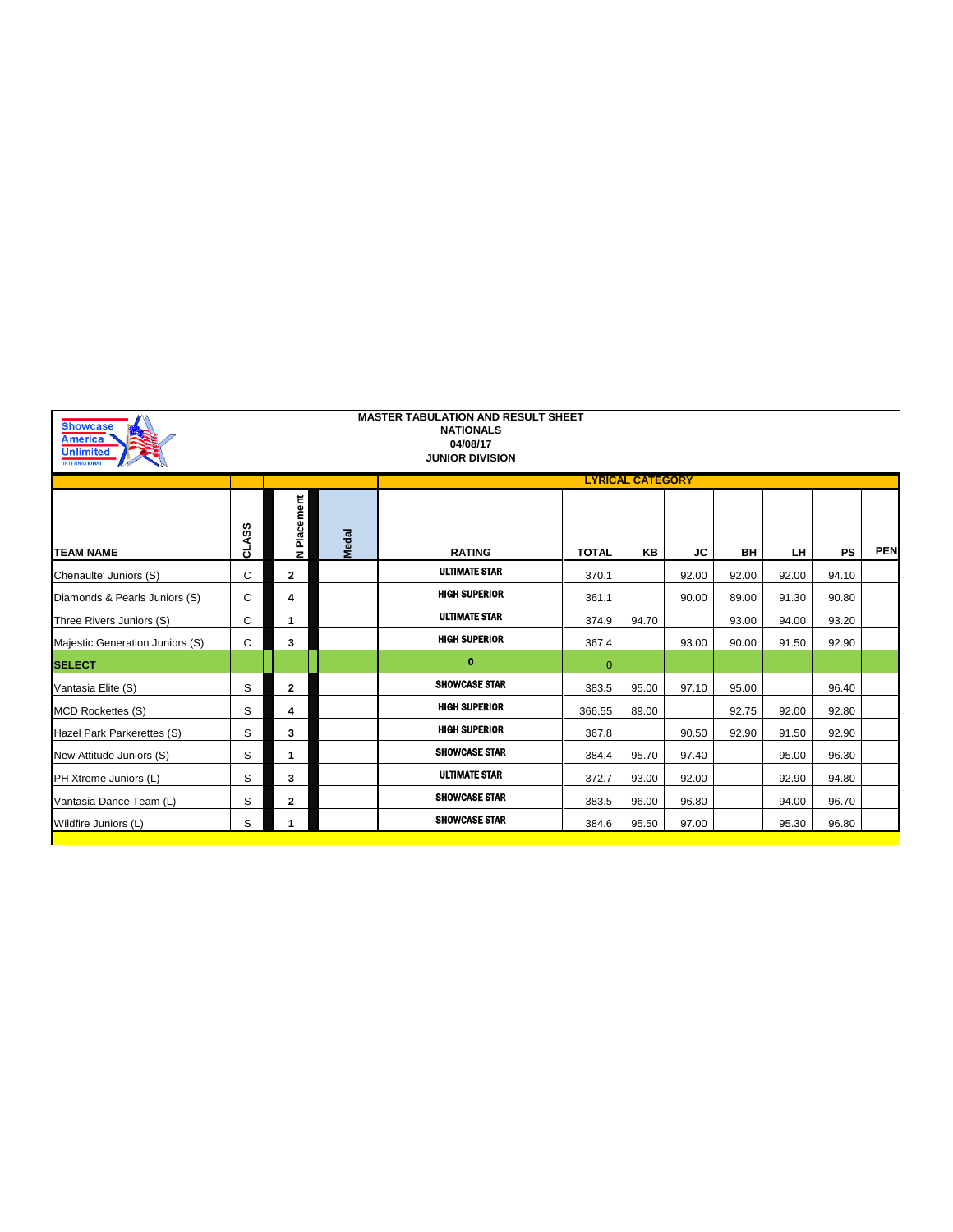| <b>Showcase</b><br><b>America</b><br><b>Unlimited</b><br><b>INTERNATIONAL</b> |              |                |              | <b>MASTER TABULATION AND RESULT SHEET</b><br><b>NATIONALS</b><br>04/08/17<br><b>JUNIOR DIVISION</b> |              |                     |       |       |       |           |            |
|-------------------------------------------------------------------------------|--------------|----------------|--------------|-----------------------------------------------------------------------------------------------------|--------------|---------------------|-------|-------|-------|-----------|------------|
|                                                                               |              |                |              |                                                                                                     |              | <b>POM CATEGORY</b> |       |       |       |           |            |
| <b>TEAM NAME</b>                                                              | <b>CLASS</b> | N Placement    | <b>Medal</b> | <b>RATING</b>                                                                                       | <b>TOTAL</b> | <b>KB</b>           | JС    | BH    | LH.   | <b>PS</b> | <b>PEN</b> |
| Gray Gatorettes (S)                                                           | N            | 1              |              | <b>HIGH SUPERIOR</b>                                                                                | 362          | 90.00               | 89.00 |       | 91.00 | 92.00     |            |
| <b>CLASSIC</b>                                                                |              |                |              |                                                                                                     |              |                     |       |       |       |           |            |
| Chenaulte' Juniors (S)                                                        | C            | $\mathbf{1}$   |              | <b>ULTIMATE STAR</b>                                                                                | 377          | 94.00               |       | 95.00 | 94.00 | 94.00     |            |
| Three Rivers Juniors (S)                                                      | С            | 3              |              | <b>ULTIMATE STAR</b>                                                                                | 368.6        | 91.80               |       | 92.00 | 92.00 | 92.80     |            |
| Centerville Coed Juniors (S)                                                  | C            | $\mathbf{2}$   |              | <b>ULTIMATE STAR</b>                                                                                | 374.1        | 93.00               |       | 95.00 | 93.00 | 93.10     |            |
| <b>SELECT</b>                                                                 |              |                |              |                                                                                                     |              |                     |       |       |       |           |            |
| <b>MCD Rockettes (S)</b>                                                      | S            | $\overline{7}$ |              | <b>ULTIMATE STAR</b>                                                                                | 368.8        | 92.00               |       | 93.00 | 92.50 | 91.30     |            |
| Hazel Park Parkerettes (S)                                                    | S            | 6              |              | <b>ULTIMATE STAR</b>                                                                                | 371.8        | 92.90               |       | 94.00 | 91.50 | 93.40     |            |
| PH Xtreme Juniors (L)                                                         | S            | 5              |              | <b>ULTIMATE STAR</b>                                                                                | 372.9        | 94.50               | 92.00 | 92.50 |       | 93.90     |            |
| New Attitude Juniors (L)                                                      | S            | 3              |              | <b>SHOWCASE STAR</b>                                                                                | 382.9        | 96.00               |       | 93.90 | 96.00 | 97.00     |            |
| CV Sequoiaettes (L)                                                           | S            | $\mathbf{2}$   |              | <b>SHOWCASE STAR</b>                                                                                | 386.6        | 95.80               | 97.00 |       | 96.50 | 97.30     |            |
| Wildfire Juniors (L)                                                          | S            | $\mathbf{1}$   |              | <b>SHOWCASE STAR</b>                                                                                | 387.8        | 96.30               | 97.50 |       | 96.80 | 97.20     |            |
| NWP Juniors (L)                                                               | S            | 4              |              | <b>SHOWCASE STAR</b>                                                                                | 381.4        | 95.50               | 96.00 |       | 94.00 | 95.90     |            |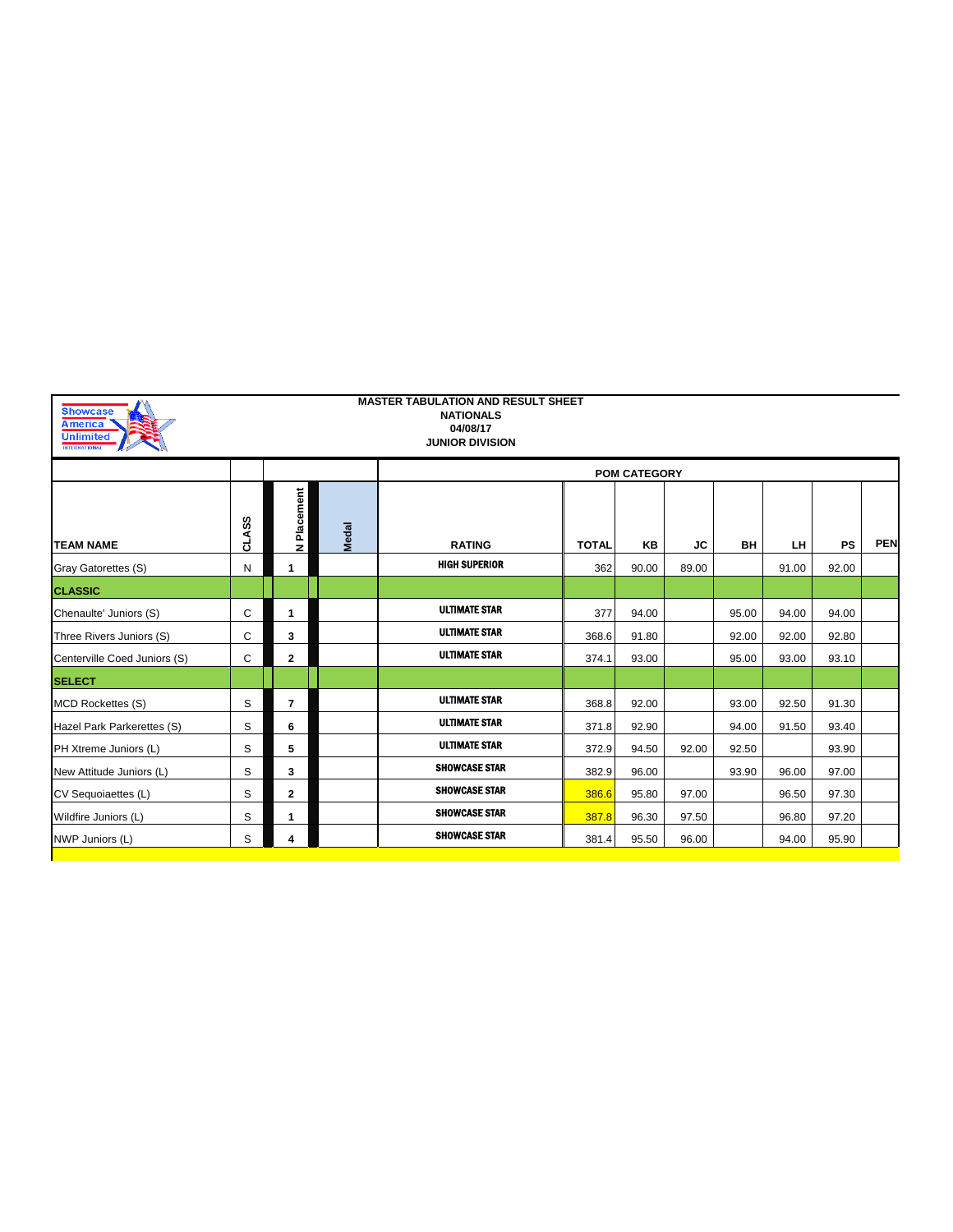| <b>Showcase</b><br>America<br><b>Unlimited</b> |              |              |              | <b>MASTER TABULATION AND RESULT SHEET</b><br><b>NATIONALS</b><br>04/08/17<br><b>JUNIOR DIVISION</b> |              |                         |       |       |       |           |            |
|------------------------------------------------|--------------|--------------|--------------|-----------------------------------------------------------------------------------------------------|--------------|-------------------------|-------|-------|-------|-----------|------------|
|                                                |              |              |              |                                                                                                     |              | <b>HIP HOP CATEGORY</b> |       |       |       |           |            |
| <b>TEAM NAME</b>                               | <b>CLASS</b> | N Placement  | <b>Medal</b> | <b>RATING</b>                                                                                       | <b>TOTAL</b> | KΒ                      | JC    | BH    | LH    | <b>PS</b> | <b>PEN</b> |
| <b>Gray Gatorettes</b>                         | N            | $\mathbf{1}$ |              | <b>HIGH SUPERIOR</b>                                                                                | 361          | 90.00                   | 90.50 | 91.00 | 89.50 |           |            |
| <b>CLASSIC</b>                                 |              |              |              | $\bf{0}$                                                                                            | $\Omega$     |                         |       |       |       |           |            |
| Chenaulte' Juniors (S)                         | С            | $\mathbf{1}$ |              | <b>HIGH SUPERIOR</b>                                                                                | 367.5        |                         | 91.00 | 94.00 | 91.00 | 91.50     |            |
| Diamonds & Pearls Juniors (S)                  | C            | 5            |              | <b>HIGH SUPERIOR</b>                                                                                | 359.7        | 89.00                   |       | 90.00 | 90.00 | 90.70     |            |
| Majestic Generation Juniors (S)                | C            | 3            |              | <b>HIGH SUPERIOR</b>                                                                                | 365.2        |                         | 90.70 | 93.00 | 90.50 | 91.00     |            |
| Centerville Coed Juniors (S)                   | C            | $\mathbf{2}$ |              | <b>HIGH SUPERIOR</b>                                                                                | 366.9        | 91.60                   |       | 93.50 | 90.50 | 91.30     |            |
| Junior Dixonettes (L)                          | С            | 4            |              | <b>HIGH SUPERIOR</b>                                                                                | 365.05       | 92.00                   |       | 90.25 | 90.80 | 92.00     |            |
| <b>SELECT</b>                                  |              |              |              | $\mathbf 0$                                                                                         | $\mathbf{0}$ |                         |       |       |       |           |            |
| <b>MCD Rockettes (S)</b>                       | S            | 6            |              | <b>HIGH SUPERIOR</b>                                                                                | 365.7        | 90.20                   |       | 91.50 | 91.50 | 92.50     |            |
| Hazel Park Parkerettes (S)                     | S            | 5            |              | <b>ULTIMATE STAR</b>                                                                                | 369.8        | 92.80                   |       | 92.50 | 91.00 | 93.50     |            |
| CV Sequoiaettes (L)                            | S            | 4            |              | <b>ULTIMATE STAR</b>                                                                                | 372.9        | 92.50                   |       | 92.90 | 93.00 | 94.50     |            |
| Vantasia Dance Team (L)                        | S            | $\mathbf{2}$ |              | SHOWCASE STAR                                                                                       | 382.9        | 94.60                   |       | 96.00 | 95.30 | 97.00     |            |
| Wildfire Juniors (L)                           | S            | 3            |              | <b>ULTIMATE STAR</b>                                                                                | 376          | 95.00                   | 92.00 |       | 94.00 | 95.00     |            |
| NWP Juniors (L)                                | S            | 1            |              | <b>SHOWCASE STAR</b>                                                                                | 383.05       | 94.90                   |       | 94.25 | 97.00 | 96.90     |            |
|                                                |              |              |              |                                                                                                     |              | <b>OFFICER CATEGORY</b> |       |       |       |           |            |
| <b>TEAM NAME</b>                               | <b>CLASS</b> | N Placement  | <b>Medal</b> | <b>RATING</b>                                                                                       | <b>TOTAL</b> | KB                      | JС    | BH    | LH.   | PS        | <b>PEN</b> |
| <b>Three Rivers Juniors</b>                    |              | 3            |              | <b>HIGH SUPERIOR</b>                                                                                | 366          | 91.50                   |       | 91.00 | 92.00 | 91.50     |            |
| <b>Hazel Park Parkerettes</b>                  |              | $\mathbf{2}$ |              | <b>ULTIMATE STAR</b>                                                                                | 369          | 91.00                   |       | 91.50 | 93.50 | 93.00     |            |
| Chippewa Valley Sequoiaettes                   |              | 1            |              | <b>ULTIMATE STAR</b>                                                                                | 379          | 93.00                   |       | 94.00 | 96.00 | 96.00     |            |
|                                                |              |              |              |                                                                                                     |              |                         |       |       |       |           |            |
| Head Tabulator's Signature: Karie K. Seubert   |              |              |              |                                                                                                     |              |                         |       |       |       |           |            |

Head Tabulator's Signature: Karie K Seubert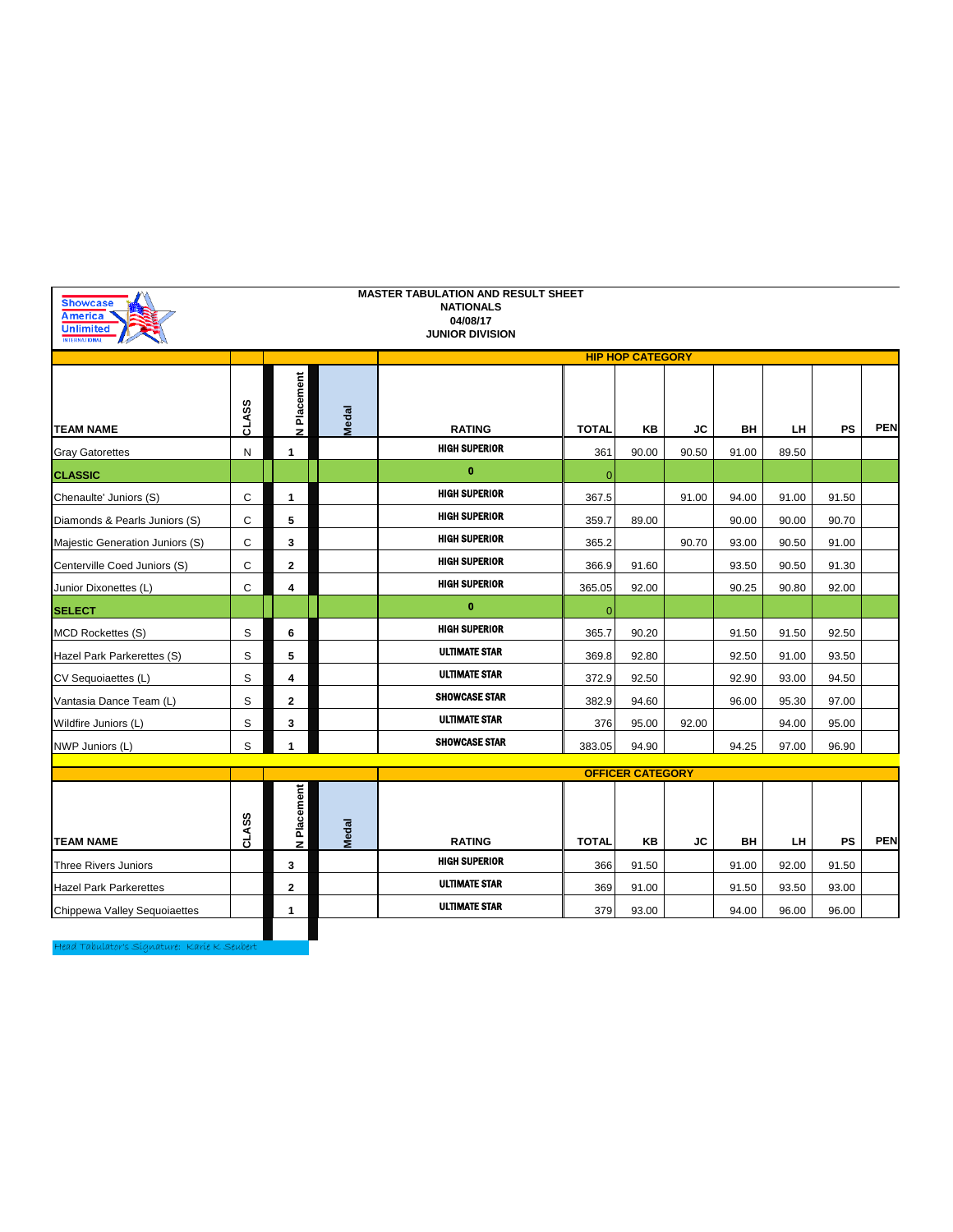| <b>Showcase</b><br><b>America</b><br><b>Unlimited</b> |       |                |              | <b>MASTER TABULATION AND RESULT SHEET</b><br><b>NATIONALS</b><br>04/08/17<br><b>SENIOR DIVISION</b> |              |                      |       |       |       |           |            |
|-------------------------------------------------------|-------|----------------|--------------|-----------------------------------------------------------------------------------------------------|--------------|----------------------|-------|-------|-------|-----------|------------|
|                                                       |       |                |              |                                                                                                     |              | <b>KICK CATEGORY</b> |       |       |       |           |            |
| <b>TEAM NAME</b>                                      | CLASS | Placement<br>z | <b>Medal</b> | <b>RATING</b>                                                                                       | <b>TOTAL</b> | SВ                   | ΚC    | LG    | HK    | <b>ML</b> | <b>PEN</b> |
| Hazel Park Vikettes (S)                               | S     | 3              |              | <b>HIGH SUPERIOR</b>                                                                                | 365.1        | 90.50                | 93.80 | 90.80 | 90.00 |           |            |
| Centerville Coed Varsity (L)                          | S     | $\mathbf 2$    |              | <b>SHOWCASE STAR</b>                                                                                | 381.5        | 95.00                | 96.00 | 95.50 |       | 95.00     |            |
| Wildfire Seniors (L)                                  | S     | 1              |              | <b>SHOWCASE STAR</b>                                                                                | 384.2        | 96.00                | 96.50 | 95.70 | 96.00 |           |            |
|                                                       |       |                |              |                                                                                                     |              | <b>JAZZ CATEGORY</b> |       |       |       |           |            |
|                                                       |       |                |              |                                                                                                     |              |                      |       |       |       |           |            |
| <b>TEAM NAME</b>                                      | CLASS | N Placement    | <b>Medal</b> | <b>RATING</b>                                                                                       | <b>TOTAL</b> | SВ                   | ΚC    | LG    | HK    | ML        | <b>PEN</b> |
| Milan Indianettes (S)                                 | C     | 1              |              | <b>ULTIMATE STAR</b>                                                                                | 368.75       |                      | 92.20 | 93.30 | 91.25 | 92.00     |            |
| <b>SELECT</b>                                         |       |                |              |                                                                                                     |              |                      |       |       |       |           |            |
| <b>MCD Lazerettes (S)</b>                             | S     | 4              |              | <b>ULTIMATE STAR</b>                                                                                | 370.8        | 91.50                | 93.90 | 92.90 |       | 92.50     |            |
| Centerville Coed Varsity (S)                          | S     | 3              |              | <b>ULTIMATE STAR</b>                                                                                | 374.7        |                      | 94.50 | 93.60 | 93.10 | 93.50     |            |
| Hazel Park Vikettes (S)                               | S     | 6              |              | <b>ULTIMATE STAR</b>                                                                                | 368.7        | 92.00                | 93.40 | 91.80 |       | 91.50     |            |
| PH Xtreme Seniors (S)                                 | S     | 2              |              | <b>ULTIMATE STAR</b>                                                                                | 374.8        | 94.00                | 93.00 |       | 94.50 | 93.30     |            |
| Off the Edge Seniors (S)                              | S     | $\overline{7}$ |              | <b>ULTIMATE STAR</b>                                                                                | 368.4        |                      | 92.90 | 91.60 | 91.00 | 92.90     |            |
| McNicholas HS (S)                                     | S     | 5              |              | <b>ULTIMATE STAR</b>                                                                                | 369.9        | 92.50                | 92.10 | 92.30 | 93.00 |           |            |
| Senior Expressions (S)                                | S     | 1              |              | <b>SHOWCASE STAR</b>                                                                                | 388.3        | 97.00                | 96.70 |       | 97.00 | 97.60     |            |
| Wildfire Combined (L)                                 | S     | $\mathbf 2$    |              | <b>SHOWCASE STAR</b>                                                                                | 383.1        | 96.00                | 97.50 | 94.60 | 95.00 |           |            |
| New Attitude Seniors (L)                              | S     | 3              |              | <b>SHOWCASE STAR</b>                                                                                | 381.9        | 95.00                | 95.70 |       | 95.70 | 95.50     |            |
| Wildfire Seniors (L)                                  | S     | 1              |              | <b>SHOWCASE STAR</b>                                                                                | 387.1        | 96.50                | 96.70 |       | 97.00 | 96.90     |            |
| NWP Seniors (L)                                       | S     | 4              |              | <b>ULTIMATE STAR</b>                                                                                | 374.85       | 93.00                | 93.60 |       | 94.45 | 94.00     | 0.20       |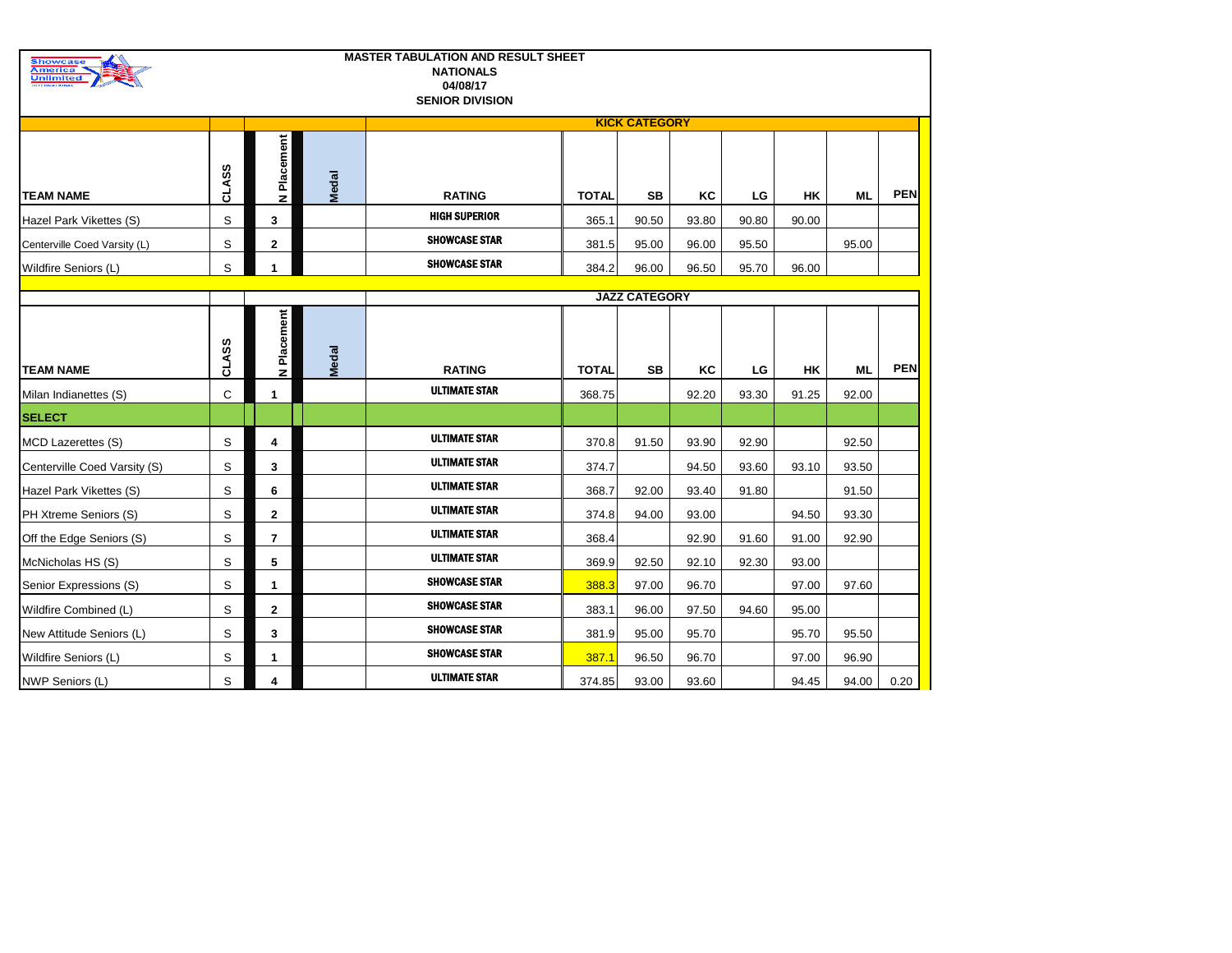| Showcase<br><u>America</u>                                  |                   |                          |              | <b>MASTER TABULATION AND RESULT SHEET</b><br><b>NATIONALS</b> |                |                         |                |                |                |       |            |
|-------------------------------------------------------------|-------------------|--------------------------|--------------|---------------------------------------------------------------|----------------|-------------------------|----------------|----------------|----------------|-------|------------|
| <b>Unlimited</b>                                            |                   |                          |              | 04/08/17<br><b>SENIOR DIVISION</b>                            |                |                         |                |                |                |       |            |
|                                                             |                   |                          |              |                                                               |                | <b>LYRICAL CATEGORY</b> |                |                |                |       |            |
|                                                             |                   |                          |              |                                                               |                |                         |                |                |                |       |            |
|                                                             |                   | Placement                |              |                                                               |                |                         |                |                |                |       |            |
|                                                             | <b>CLASS</b>      |                          | <b>Medal</b> |                                                               |                |                         |                |                |                |       |            |
| <b>TEAM NAME</b>                                            |                   | z                        |              | <b>RATING</b>                                                 | <b>TOTAL</b>   | SВ                      | ΚC             | LG             | HΚ             | ML    | <b>PEN</b> |
| Diamonds & Pearls Seniors (S)                               | С                 | 3                        |              | <b>HIGH SUPERIOR</b>                                          | 361.3          | 89.00                   | 91.70          | 91.00          |                | 89.60 |            |
| Milan Indianettes (S)                                       | С                 | 1                        |              | <b>ULTIMATE STAR</b>                                          | 369.25         | 92.50                   | 92.20          |                | 92.25          | 92.30 |            |
| Tipp City Devilaires (S)                                    | С                 | $\mathbf{2}$             |              | <b>HIGH SUPERIOR</b>                                          | 361.9          | 90.00                   | 91.30          | 90.60          |                | 90.00 |            |
| <b>SELECT</b>                                               |                   |                          |              | $\bf{0}$                                                      | $\Omega$       |                         |                |                |                |       |            |
| <b>MCD Lazerettes (S)</b>                                   | S                 | $\overline{\phantom{a}}$ |              | <b>ULTIMATE STAR</b>                                          | 370.35         | 92.50                   | 92.60          | 93.00          | 92.25          |       |            |
| Centerville Coeds Varsity (S)                               | S                 | 5                        |              | <b>ULTIMATE STAR</b>                                          | 374.7          | 93.50                   | 93.60          | 94.10          |                | 93.50 |            |
| Hazel Park Vikettes (S)                                     | S                 | 8                        |              | <b>HIGH SUPERIOR</b>                                          | 365            | 91.00                   | 91.50          | 91.50          | 91.00          |       |            |
| PH Xtreme Seniors (S)                                       | S                 | 4                        |              | <b>SHOWCASE STAR</b>                                          | 381.2          | 95.00                   | 95.70          |                | 95.50          | 95.00 |            |
| Off the Edge Seniors (S)                                    | S                 | 6                        |              | <b>ULTIMATE STAR</b>                                          | 371.9          | 92.00                   | 93.90          |                | 92.00          | 94.00 |            |
| Senior Expressions (S)                                      | S                 | $\mathbf{2}$             |              | <b>SHOWCASE STAR</b>                                          | 385.5          | 96.50                   | 96.00          |                | 96.00          | 97.00 |            |
| New Attitude Seniors (L)                                    | S                 | 1                        |              | <b>SHOWCASE STAR</b>                                          | 387.3          | 96.00                   | 96.30          |                | 97.20          | 97.80 |            |
| Wildfire Seniors (L)                                        | S                 | 3                        |              | <b>SHOWCASE STAR</b>                                          |                |                         |                |                |                | 96.80 |            |
|                                                             |                   |                          |              |                                                               | 383.95         | 95.50                   | 95.90          |                | 95.75          |       |            |
|                                                             |                   |                          |              |                                                               |                | <b>POM CATEGORY</b>     |                |                |                |       |            |
|                                                             |                   |                          |              |                                                               |                |                         |                |                |                |       |            |
|                                                             |                   |                          |              |                                                               |                |                         |                |                |                |       |            |
| <b>TEAM NAME</b>                                            |                   | N Placement              |              | <b>RATING</b>                                                 | <b>TOTAL</b>   | SB                      | ΚC             | LG             | HΚ             | ML    | <b>PEN</b> |
| Diamonds & Pearls Seniors (S)                               | <b>CLASS</b><br>С | 3                        | <b>Medal</b> | <b>HIGH SUPERIOR</b>                                          | 360.1          | 89.00                   | 91.60          | 90.20          |                | 89.30 |            |
| Groveport Cruiserettes (S)                                  | С                 | $\mathbf{2}$             |              | <b>HIGH SUPERIOR</b>                                          | 365            |                         | 92.40          | 91.00          | 91.50          | 90.10 |            |
| Tipp City Devilaires (S)                                    | С                 | 1                        |              | <b>HIGH SUPERIOR</b>                                          | 366.6          | 91.00                   | 92.10          | 92.50          |                | 91.00 |            |
| <b>SELECT</b>                                               |                   |                          |              |                                                               |                |                         |                |                |                |       |            |
|                                                             | S                 | 5                        |              | <b>ULTIMATE STAR</b>                                          | 373.6          | 92.50                   | 95.10          | 93.50          |                | 92.50 |            |
| MCD Lazerettes (S)<br>Hazel Park Vikettes (S)               | S                 | 6                        |              | <b>HIGH SUPERIOR</b>                                          | 366.15         | 91.00                   | 91.10          | 92.80          | 91.25          |       |            |
|                                                             |                   |                          |              | <b>SHOWCASE STAR</b>                                          |                |                         |                |                |                |       |            |
| PH Xtreme Seniors (S)<br>Off the Edge Seniors (S)           | S                 | 2<br>4                   |              | <b>ULTIMATE STAR</b>                                          | 380.8<br>374.9 | 95.00<br>93.00          | 95.50<br>95.20 | 94.80<br>93.10 | 95.50<br>93.70 |       |            |
| McNicholas HS (S)                                           | S<br>S            | 3                        |              | <b>ULTIMATE STAR</b>                                          | 375.3          | 93.50                   | 94.50          | 94.70          | 92.60          |       | 0.10       |
|                                                             | S                 | 1                        |              | <b>SHOWCASE STAR</b>                                          | 386.2          | 96.50                   | 95.80          |                | 96.40          | 97.50 |            |
| <b>Butler Kickline (S)</b><br>Centerville Coeds Varsity (L) | S                 | $\mathbf{2}$             |              | <b>SHOWCASE STAR</b>                                          | 385            | 96.00                   | 96.30          |                | 96.30          | 96.40 |            |
| New Attitude Seniors (L)                                    | S                 | 4                        |              | <b>ULTIMATE STAR</b>                                          | 379.1          | 94.50                   | 95.00          |                | 94.80          | 94.80 |            |
| Wildfire Seniors (L)                                        | S                 | 1                        |              | <b>SHOWCASE STAR</b>                                          | 385.8          |                         | 96.50          | 96.20          | 95.70          | 97.40 |            |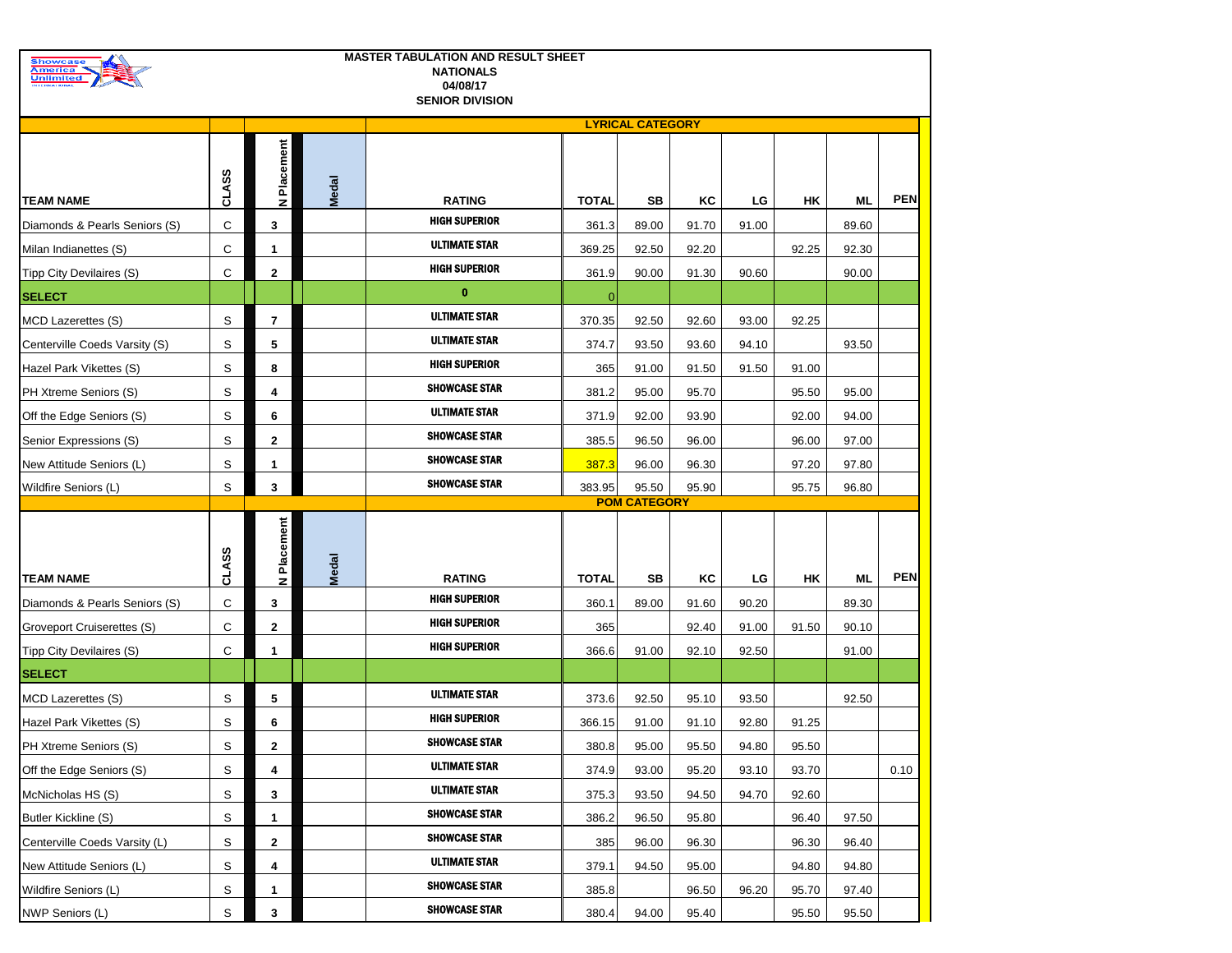| <b>Showcase</b><br>America<br>Unlimited<br><b>BETH HIS AT ITY NA</b> |              |                |              | <b>MASTER TABULATION AND RESULT SHEET</b><br><b>NATIONALS</b><br>04/08/17<br><b>SENIOR DIVISION</b> |              |                         |       |       |           |           |            |
|----------------------------------------------------------------------|--------------|----------------|--------------|-----------------------------------------------------------------------------------------------------|--------------|-------------------------|-------|-------|-----------|-----------|------------|
|                                                                      |              |                |              |                                                                                                     |              | <b>HIP HOP CATEGORY</b> |       |       |           |           |            |
| <b>TEAM NAME</b>                                                     | <b>CLASS</b> | N Placement    | <b>Medal</b> | <b>RATING</b>                                                                                       | <b>TOTAL</b> | <b>SB</b>               | KC    | LG    | <b>HK</b> | <b>ML</b> | <b>PEN</b> |
| Reading HS (S)                                                       | C            | 3              |              | <b>HIGH SUPERIOR</b>                                                                                | 366.7        | 92.00                   | 92.70 | 90.00 |           | 92.00     |            |
| Diamonds & Pearls Seniors (S)                                        | C            | 4              |              | <b>HIGH SUPERIOR</b>                                                                                | 362.45       |                         | 91.20 | 90.50 | 90.25     | 90.50     |            |
| Groveport Cruiserettes (S)                                           | C            | $\mathbf{2}$   |              | <b>HIGH SUPERIOR</b>                                                                                | 367          | 92.50                   | 92.30 | 91.20 | 91.00     |           |            |
| Milan Indianettes (S)                                                | С            | $\mathbf{1}$   |              | <b>ULTIMATE STAR</b>                                                                                | 369.4        | 93.00                   | 91.00 | 92.90 | 92.50     |           |            |
| <b>Tigerettes Seniors (S)</b>                                        | C            | 5              |              | <b>HIGH SUPERIOR</b>                                                                                | 358.9        | 89.00                   | 90.50 | 89.90 |           | 89.50     |            |
| <b>SELECT</b>                                                        |              |                |              |                                                                                                     |              |                         |       |       |           |           |            |
| MCD Lazerettes (S)                                                   | S            | $\mathbf{2}$   |              | <b>ULTIMATE STAR</b>                                                                                | 372.8        | 93.00                   | 92.80 |       | 94.00     | 93.00     |            |
| Hazel Park Vikettes (S)                                              | S            | 4              |              | <b>ULTIMATE STAR</b>                                                                                | 371.3        | 92.00                   | 93.30 | 93.00 | 93.00     |           |            |
| Off the Edge Seniors (S)                                             | S            | 1              |              | <b>ULTIMATE STAR</b>                                                                                | 378.2        | 94.50                   | 94.40 | 94.50 | 94.80     |           |            |
| McNicholas HS (S)                                                    | S            | 3              |              | <b>ULTIMATE STAR</b>                                                                                | 371.5        | 92.50                   | 94.00 | 92.40 |           | 92.60     |            |
| Centerville Coeds Varsity (L)                                        | S            | 3              |              | <b>SHOWCASE STAR</b>                                                                                | 382.5        | 95.50                   | 97.00 | 95.00 | 95.00     |           |            |
| PH Xtreme Seniors (L)                                                | S            | 6              |              | <b>SHOWCASE STAR</b>                                                                                | 381          | 94.50                   | 95.70 | 95.50 |           | 95.30     |            |
| New Attitude Seniors (L)                                             | S            | 4              |              | <b>SHOWCASE STAR</b>                                                                                | 381.95       | 95.75                   | 94.60 |       | 95.60     | 96.00     |            |
| Wildfire Seniors (L)                                                 | S            | 5              |              | <b>SHOWCASE STAR</b>                                                                                | 381.65       | 94.75                   | 94.80 |       | 95.30     | 96.80     |            |
| NWP Seniors (L)                                                      | S            | 1              |              | <b>SHOWCASE STAR</b>                                                                                | 387.1        | 96.00                   | 97.10 |       | 97.00     | 97.00     |            |
| Senior Expressions (L)                                               | S            | $\overline{2}$ |              | <b>SHOWCASE STAR</b>                                                                                | 385.6        | 95.80                   | 96.30 |       | 96.20     | 97.30     |            |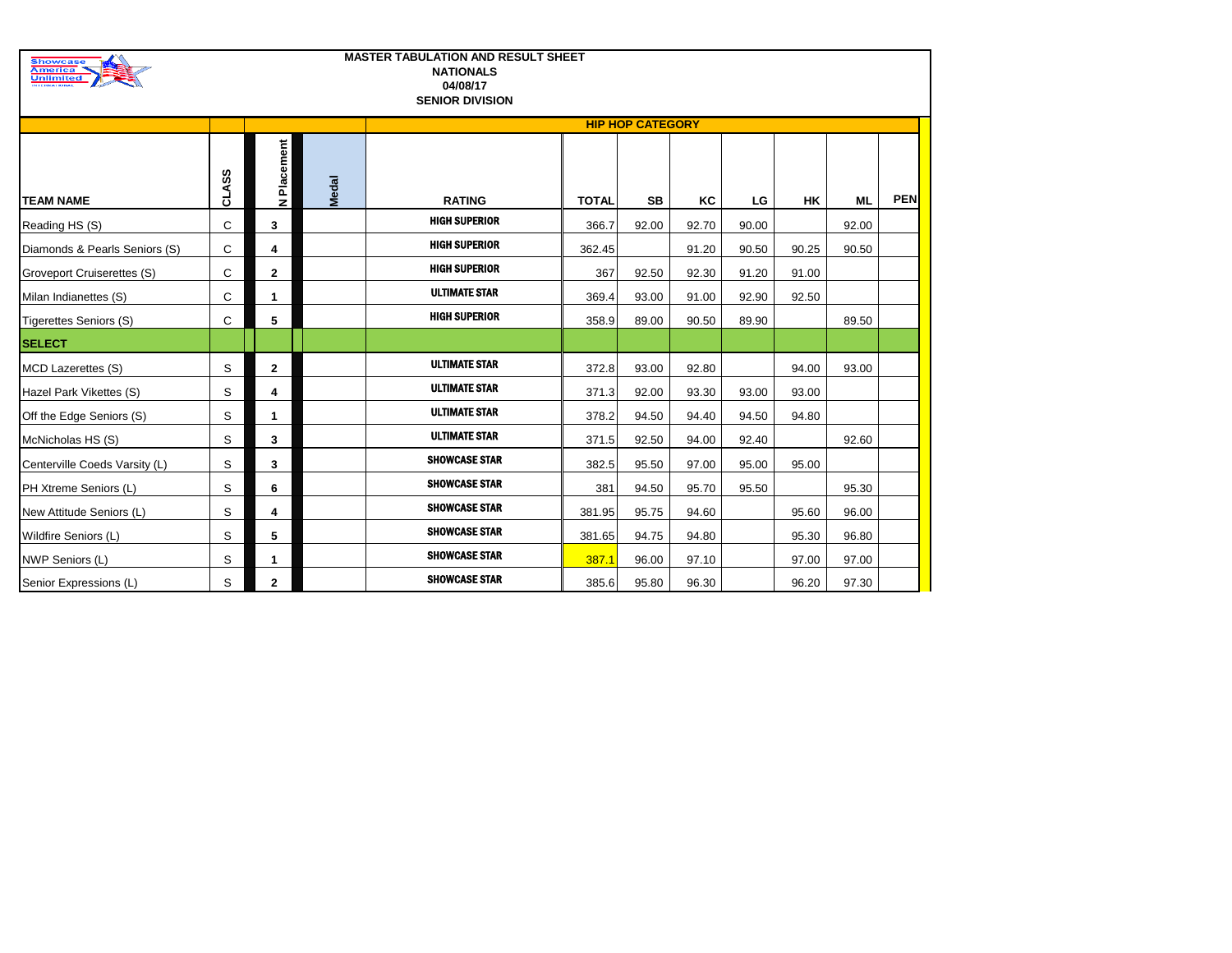| <b>Showcase</b><br><b>America</b><br><b>Unlimited</b><br><b><i><u>RIERRATIONAL</u></i></b> |                |              |              | <b>MASTER TABULATION AND RESULT SHEET</b><br><b>NATIONALS</b><br>04/08/17<br><b>SENIOR DIVISION</b> |              |                         |       |       |       |       |            |
|--------------------------------------------------------------------------------------------|----------------|--------------|--------------|-----------------------------------------------------------------------------------------------------|--------------|-------------------------|-------|-------|-------|-------|------------|
|                                                                                            |                |              |              |                                                                                                     |              | <b>OPEN CATEGORY</b>    |       |       |       |       |            |
| <b>TEAM NAME</b>                                                                           | တ္တ<br>⋖<br>ਰੋ | N Placement  | <b>Medal</b> | <b>RATING</b>                                                                                       | <b>TOTAL</b> | SB                      | ΚC    | LG    | НK    | ML    | <b>PEN</b> |
| Tipp City Devilaires (S)                                                                   | C              | $\mathbf{2}$ |              | <b>HIGH SUPERIOR</b>                                                                                | 361.1        | 89.00                   | 92.60 | 90.60 |       | 89.00 | 0.10       |
| Phoenix Dancers (L)                                                                        | C              |              |              | <b>ULTIMATE STAR</b>                                                                                | 370.4        |                         | 92.10 | 93.30 | 92.50 | 92.50 |            |
| <b>SELECT</b>                                                                              |                |              |              |                                                                                                     |              |                         |       |       |       |       |            |
| Senior Expressions (S)                                                                     | S              |              |              | <b>SHOWCASE STAR</b>                                                                                | 386.6        | 96.00                   | 97.00 | 95.90 |       | 97.70 |            |
| Wildfire Seniors (L)                                                                       | S              | $\mathbf{2}$ |              | <b>SHOWCASE STAR</b>                                                                                | 383.7        | 95.50                   | 96.60 | 96.40 | 95.20 |       |            |
|                                                                                            |                |              |              |                                                                                                     |              | <b>OFFICER CATEGORY</b> |       |       |       |       |            |
| Off the Edge Seniors                                                                       |                | $\mathbf{2}$ |              | <b>SHOWCASE STAR</b>                                                                                | 382.3        | 95.00                   | 95.80 |       | 95.00 | 96.50 |            |
| <b>Butler Kickline</b>                                                                     |                |              |              | <b>SHOWCASE STAR</b>                                                                                | 387.9        | 97.00                   | 95.90 |       | 97.00 | 98.00 |            |

HEAD TABULATORS SIGNATURE: Karie Seubert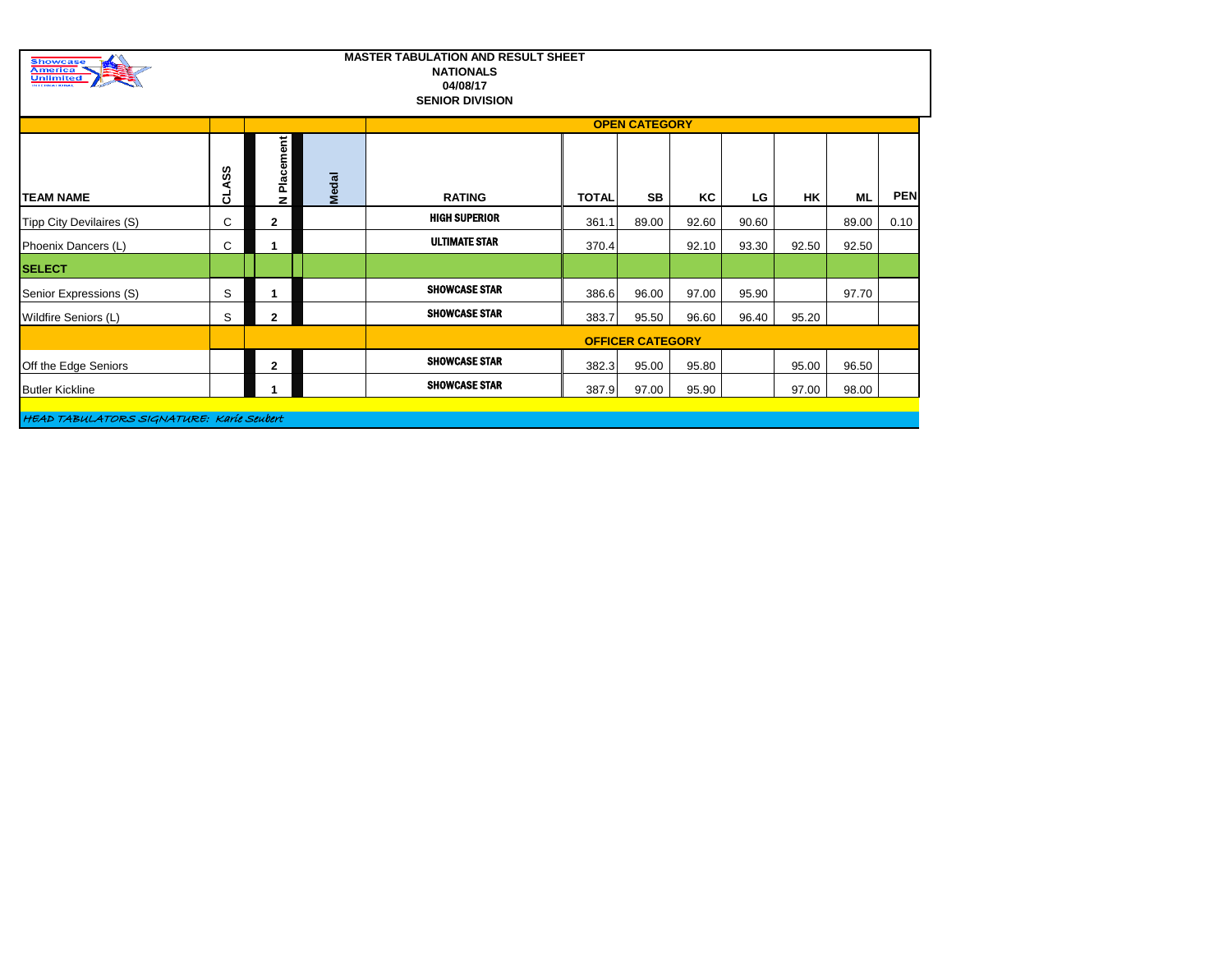|                                    |                |                |       | <b>MASTER TABULATION AND RESULT SHEET</b><br><b>JUNIOR CHAMPIONSHIPS</b><br>04/09/17<br><b>JUNIOR DIVISION</b> |              |      |      |      |      |           |           |            |
|------------------------------------|----------------|----------------|-------|----------------------------------------------------------------------------------------------------------------|--------------|------|------|------|------|-----------|-----------|------------|
|                                    |                |                |       | Junior Classic Competitive Level                                                                               |              |      |      |      |      |           |           |            |
| <b>TEAM NAME</b>                   | <b>Routine</b> | Placement      | Medal | <b>RATING</b>                                                                                                  | <b>TOTAL</b> | KB   | KB   | KC   | LG   | <b>BH</b> | <b>ML</b> | <b>PEN</b> |
| Centerville Juniors                | Jazz           | 1              |       | <b>SHOWCASE STAR</b>                                                                                           | 475.9        | 95   | 95   | 95.4 | 94.7 |           | 95.8      |            |
| Centerville Juniors                | Pom            | $\mathbf{2}$   |       | <b>SHOWCASE STAR</b>                                                                                           | 475.1        | 95.1 | 93.7 | 95   |      | 95        | 96.3      |            |
| <b>Chenaulte Juniors</b>           | Pom            | 3              |       | <b>ULTIMATE STAR</b>                                                                                           | 473.5        | 94.2 | 95.8 | 94.5 |      | 94.5      | 94.5      |            |
| Three Rivers Juniors               | Jazz           | 4              |       | <b>ULTIMATE STAR</b>                                                                                           | 473.4        | 94.1 |      | 95.3 | 95   | 94        | 95        |            |
| <b>Chenaulte Juniors</b>           | Jazz           | 5              |       | <b>ULTIMATE STAR</b>                                                                                           | 470.5        |      | 95.1 | 95   | 92.8 | 94.5      | 93.1      |            |
| <b>Chenaulte Juniors</b>           | Lyrical        | 6              |       | <b>ULTIMATE STAR</b>                                                                                           | 470.4        |      | 94   | 94.3 | 93.1 | 95        | 94        |            |
| Centerville Juniors                | <b>Hip Hop</b> | $\overline{7}$ |       | <b>ULTIMATE STAR</b>                                                                                           | 468.6        | 93.2 | 94.3 | 93.7 | 93.2 |           | 94.2      |            |
| <b>Three Rivers Juniors</b>        | Lyrical        | 8              |       | <b>ULTIMATE STAR</b>                                                                                           | 468.35       | 92.4 | 95.2 | 93.9 |      | 93.25     | 93.6      |            |
| <b>Three Rivers Juniors</b>        | Pom            | 9              |       | <b>ULTIMATE STAR</b>                                                                                           | 467.7        | 92.6 | 93.6 | 94   | 94   |           | 93.5      |            |
| <b>Gray Gatorettes</b>             | Pom            | 10             |       | <b>ULTIMATE STAR</b>                                                                                           | 467.6        | 94.8 | 93   | 94.4 | 92.7 |           | 92.7      |            |
| <b>Majestic Generation Juniors</b> | Hip Hop        | 11             |       | <b>ULTIMATE STAR</b>                                                                                           | 467.15       | 92.4 |      | 94.4 | 94.6 | 93.25     | 92.5      |            |
| <b>Majestic Generation Juniors</b> | Lyrical        | 12             |       | <b>ULTIMATE STAR</b>                                                                                           | 465.9        | 91.7 | 92   | 94.6 | 94.6 |           | 93        |            |
| <b>Junior Dixonettes</b>           | Hip Hop        | 13             |       | <b>ULTIMATE STAR</b>                                                                                           | 465.1        | 93   | 91.6 | 94   | 94.9 |           | 91.6      |            |
| Majestic Generation Juniors        | Kick           | 14             |       | <b>ULTIMATE STAR</b>                                                                                           | 462.6        | 91.3 | 92.3 | 92.6 | 93.6 |           | 92.8      |            |
| Diamonds & Pearls Juniors          | Lyrical        | 15             |       | <b>HIGH SUPERIOR</b>                                                                                           | 458.4        | 91.3 | 91   | 93.4 | 91.4 |           | 91.3      |            |
|                                    |                |                |       |                                                                                                                |              |      |      |      |      |           |           |            |

HEAD TABULATORS SIGNATURE: Karie Seubert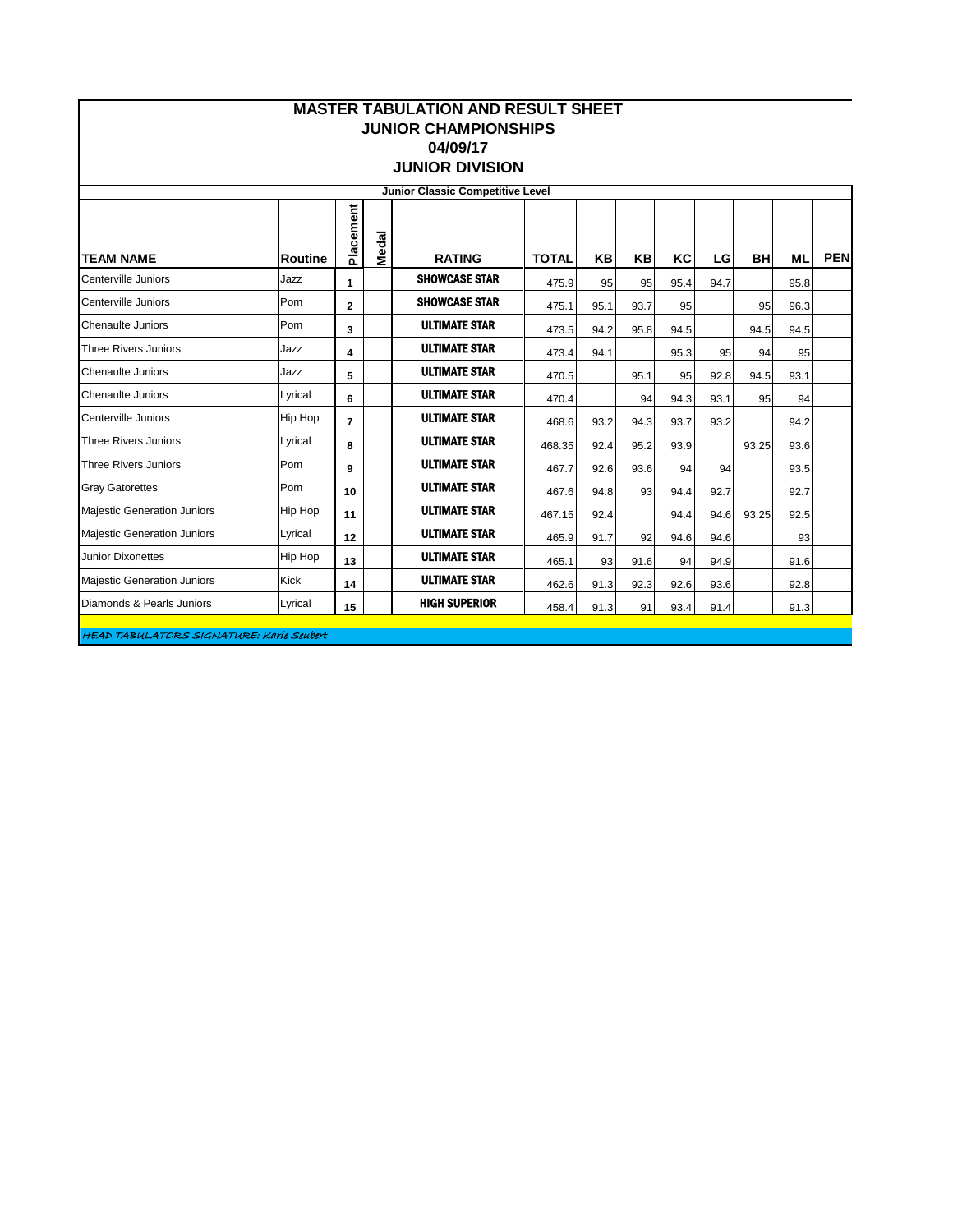| <b>Junior Select Competitive Level</b> |         |                |       |                      |              |      |      |      |      |           |           |            |
|----------------------------------------|---------|----------------|-------|----------------------|--------------|------|------|------|------|-----------|-----------|------------|
| <b>TEAM NAME</b>                       | Routine | Placement      | Medal | <b>RATING</b>        | <b>TOTAL</b> | KB   | KB   | KC   | LG   | <b>BH</b> | <b>ML</b> | <b>PEN</b> |
| Vantasia                               | Lyrical | $\mathbf{1}$   | G     | <b>SHOWCASE STAR</b> | 487.5        | 97.2 | 97.5 | 98.3 |      | 96.5      | 98        |            |
| <b>CV Sequoiaettes</b>                 | Pom     | $\mathbf{2}$   | s     | <b>SHOWCASE STAR</b> | 487.1        | 98.3 | 97   | 98.3 | 95.9 |           | 97.6      |            |
| Vantasia Elite                         | Lyrical | 3              | в     | <b>SHOWCASE STAR</b> | 486.8        | 97.6 | 96.8 | 98.3 | 97   |           | 97.1      |            |
| <b>Wildfire Juniors</b>                | Pom     | 4              |       | <b>SHOWCASE STAR</b> | 485.4        | 97.3 | 96.5 | 98.4 | 96   |           | 97.2      |            |
| <b>NWP Juniors</b>                     | Hip Hop | 5              |       | <b>SHOWCASE STAR</b> | 485.35       | 96.1 |      | 98.4 | 97.1 | 96.25     | 97.5      |            |
| New Attitude Juniors                   | Jazz    | 6              |       | <b>SHOWCASE STAR</b> | 485.2        | 97.1 | 97.3 | 98.4 |      | 95.9      | 96.5      |            |
| Vantasia                               | Hip Hop | $\overline{7}$ |       | <b>SHOWCASE STAR</b> | 485          | 97.3 | 95.8 | 96.4 |      | 97        | 98.5      |            |
| Vantasia                               | Jazz    | 8              |       | <b>SHOWCASE STAR</b> | 483.55       | 98.5 | 95.9 | 95.6 |      | 95.25     | 98.3      |            |
| <b>Wildfire Juniors</b>                | Lyrical | 9              |       | <b>SHOWCASE STAR</b> | 482.5        | 98   | 96.3 | 94.2 | 96.2 |           | 97.8      |            |
| Vantasia Elite                         | Jazz    | 10             |       | <b>SHOWCASE STAR</b> | 482.1        | 98   | 96.6 | 95   | 95.2 |           | 97.3      |            |
| <b>Wildfire Juniors</b>                | Jazz    | 11             |       | <b>SHOWCASE STAR</b> | 481.9        | 97.6 | 96.4 | 94.6 | 97   |           | 96.3      |            |
| <b>New Attitude Juniors</b>            | Lyrical | 12             |       | <b>SHOWCASE STAR</b> | 481.7        | 97.2 | 96   | 96.1 | 94.5 |           | 97.9      |            |
| <b>New Attitude Juniors</b>            | Pom     | 13             |       | <b>SHOWCASE STAR</b> | 478.45       | 97.4 | 96.6 | 93.3 |      | 94.75     | 96.4      |            |
| PH Xtreme Juniors                      | Pom     | 14             |       | <b>SHOWCASE STAR</b> | 476.9        | 95.1 | 95.6 | 96.6 | 94.5 |           | 95.1      |            |
| <b>CV Sequoiaettes</b>                 | Jazz    | 15             |       | <b>SHOWCASE STAR</b> | 476.5        | 97.5 | 95.1 | 93.7 | 95.6 |           | 94.6      |            |
| <b>NWP Juniors</b>                     | Jazz    | 16             |       | <b>SHOWCASE STAR</b> | 475          | 95.6 | 94.7 | 92.7 | 96.5 |           | 95.5      |            |
| <b>NWP Juniors</b>                     | Pom     | 17             |       | <b>ULTIMATE STAR</b> | 474.5        | 95.7 | 94.8 | 95.5 | 93.5 |           | 95        |            |
| <b>HP Parkerettes</b>                  | Pom     | 18             |       | <b>ULTIMATE STAR</b> | 470.4        | 95.6 | 95   | 93.7 | 94.1 | 92        |           |            |
| <b>MCD Rockettes</b>                   | Pom     | 19             |       | <b>ULTIMATE STAR</b> | 465.3        | 94.5 | 93.8 | 91.6 | 92.3 |           | 93.1      |            |
|                                        |         |                |       |                      |              |      |      |      |      |           |           |            |

HEAD TABULATORS SIGNATURE: Karie Seubert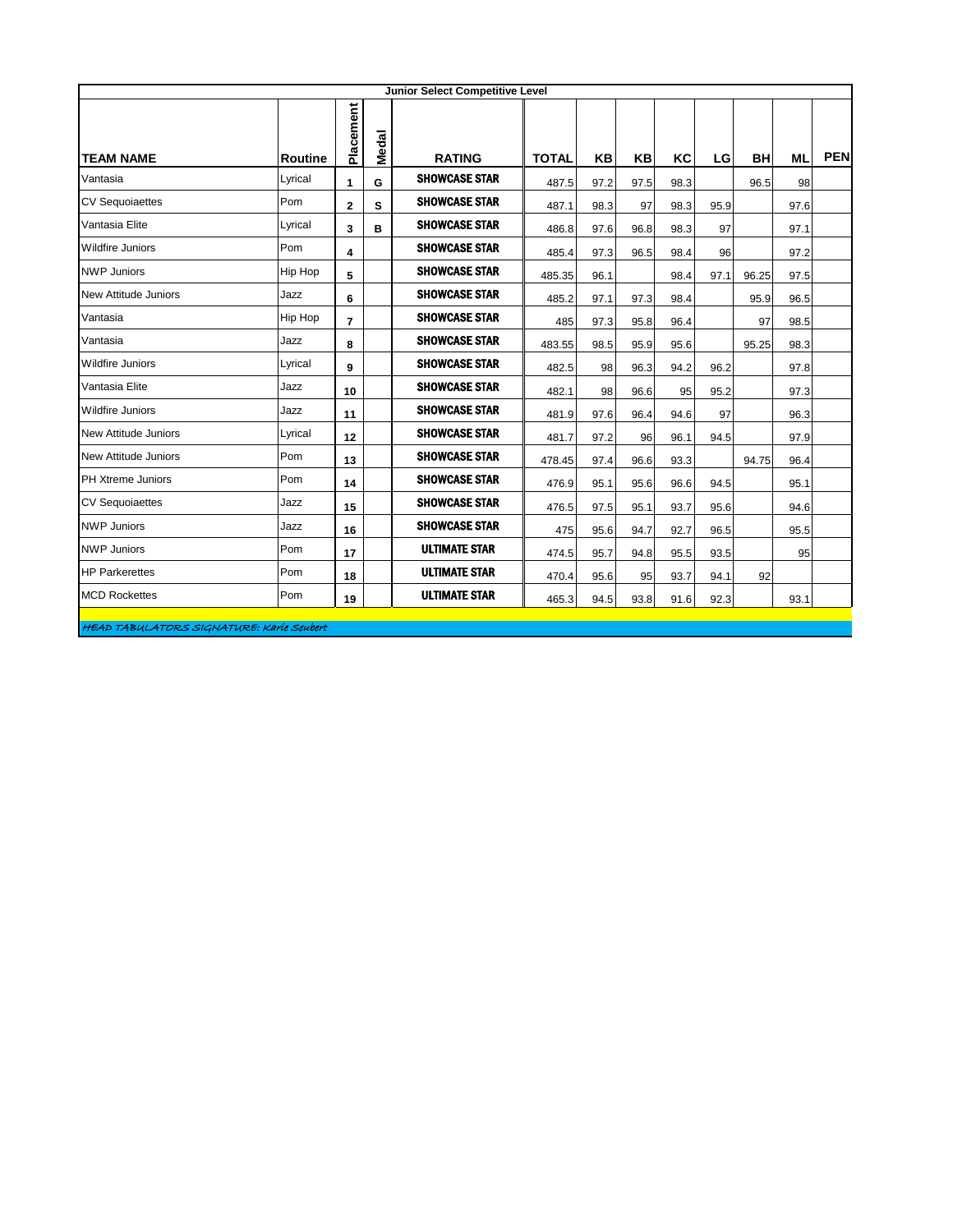| <b>MASTER TABULATION AND RESULT SHEET</b><br><b>SENIOR CHAMPIONSHIPS</b><br>04/09/17<br><b>SENIOR DIVISION</b> |                |                |       |                                         |              |                 |           |      |      |           |           |            |
|----------------------------------------------------------------------------------------------------------------|----------------|----------------|-------|-----------------------------------------|--------------|-----------------|-----------|------|------|-----------|-----------|------------|
|                                                                                                                |                |                |       | <b>Senior Classic Competitive Level</b> |              |                 |           |      |      |           |           |            |
| <b>TEAM NAME</b>                                                                                               | <b>Routine</b> | Placement      | Medal | <b>RATING</b>                           | <b>TOTAL</b> | MA              | <b>SB</b> | LH.  | НK   | <b>JS</b> | <b>PS</b> | <b>PEN</b> |
| Milan Indianettes                                                                                              | Jazz           | 1.             | G     | <b>SHOWCASE STAR</b>                    | 477.35       | 95.8            | 95.75     | 95.3 | 96   | 94.5      |           |            |
| <b>Tipp City Devilaires</b>                                                                                    | Pom            | 2              | S     | <b>SHOWCASE STAR</b>                    | 475.2        | 95.3            | 94.5      | 95.5 | 94.4 | 95.5      |           |            |
| Milan Indianettes                                                                                              | Lyrical        | 3              | B     | <b>SHOWCASE STAR</b>                    | 475.05       | 95.4            | 96        | 93.5 | 94.4 | 95.75     |           |            |
| <b>Phoenix Dancers</b>                                                                                         | Open           | 4              |       | <b>ULTIMATE STAR</b>                    | 474.8        | 94.7            | 93        | 96   | 94.9 |           | 96.2      |            |
| Milan Indianettes                                                                                              | Hip Hop        | 5              |       | <b>ULTIMATE STAR</b>                    | 473.5        | 94.2            | 95.5      | 94   | 94.3 |           | 95.5      |            |
| Reading HS                                                                                                     | Hip Hop        | 6              |       | <b>ULTIMATE STAR</b>                    | 471.15       | 96.2            |           | 95   | 94   | 93.25     | 92.7      |            |
| <b>Groveport Cruiserettes</b>                                                                                  | Pom            | $\overline{7}$ |       | <b>ULTIMATE STAR</b>                    | 467.7        | 93.2            | 94        | 93   | 93.5 | 94        |           |            |
| <b>Tipp City Devilaires</b>                                                                                    | Lyrical        | 8              |       | <b>ULTIMATE STAR</b>                    | 463.15       | 93 <sub>l</sub> |           | 92   | 92.3 | 92.75     | 93.1      |            |
| <b>Groveport Cruiserettes</b>                                                                                  | <b>Hip Hop</b> | 9              |       | <b>ULTIMATE STAR</b>                    | 462.95       | 92.9            | 92.25     | 92.5 | 92.7 |           | 92.6      |            |
| Diamonds & Pearls                                                                                              | Hip Hop        | 10             |       | <b>HIGH SUPERIOR</b>                    | 458.65       | 93.2            | 91.25     | 91.5 | 91.5 |           | 91.2      |            |
| <b>Tigerettes</b>                                                                                              | Hip Hop        | 11             |       | <b>HIGH SUPERIOR</b>                    | 457.5        | 93              | 91        |      | 91   | 91.5      | 91        |            |

HEAD TABULATORS SIGNATURE: Karie K Seubert